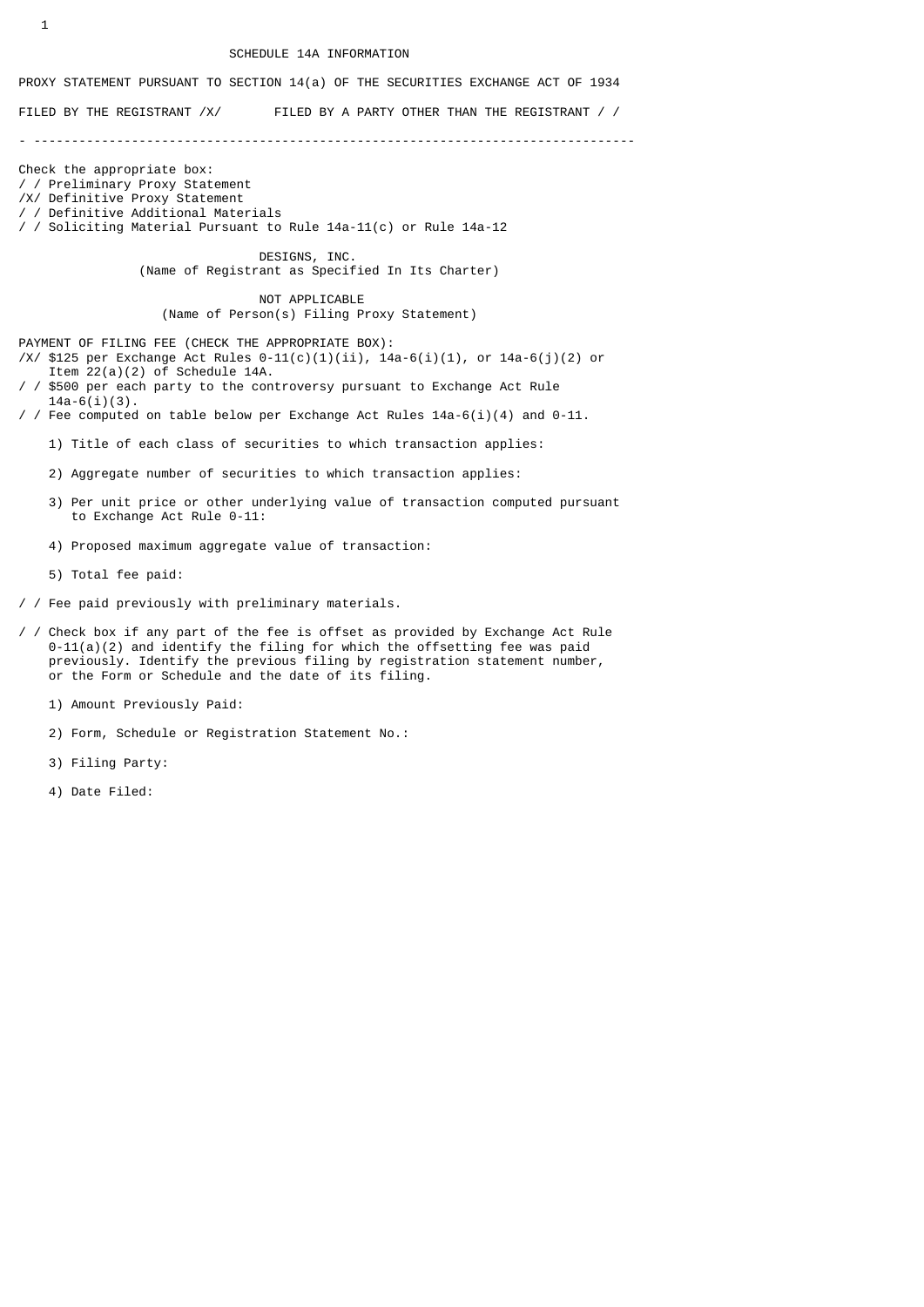# NOTICE OF ANNUAL MEETING OF STOCKHOLDERS AND PROXY STATEMENT

JUNE 11, 1996

 The Annual Meeting of Stockholders of Designs, Inc. (the "Company") will be held at the Sheraton Needham Hotel, 100 Cabot Street, Needham, Massachusetts at 8:00 A.M. on Tuesday, June 11, 1996 for the following purposes:

 1. To elect six directors to serve until the next Annual Meeting of Stockholders or Special Meeting in lieu thereof.

 2. To transact such further business as may properly come before the Annual Meeting and any adjournments thereof.

 The Board of Directors has fixed the close of business on April 19, 1996 as the record date for the determination of the stockholders entitled to notice of, and to vote at, the Annual Meeting. Accordingly, only stockholders of record at the close of business on that date will be entitled to vote at the Annual Meeting. The transfer books will not be closed.

By order of the Board of Directors,

 SCOTT N. SEMEL Secretary

Needham, Massachusetts May 6, 1996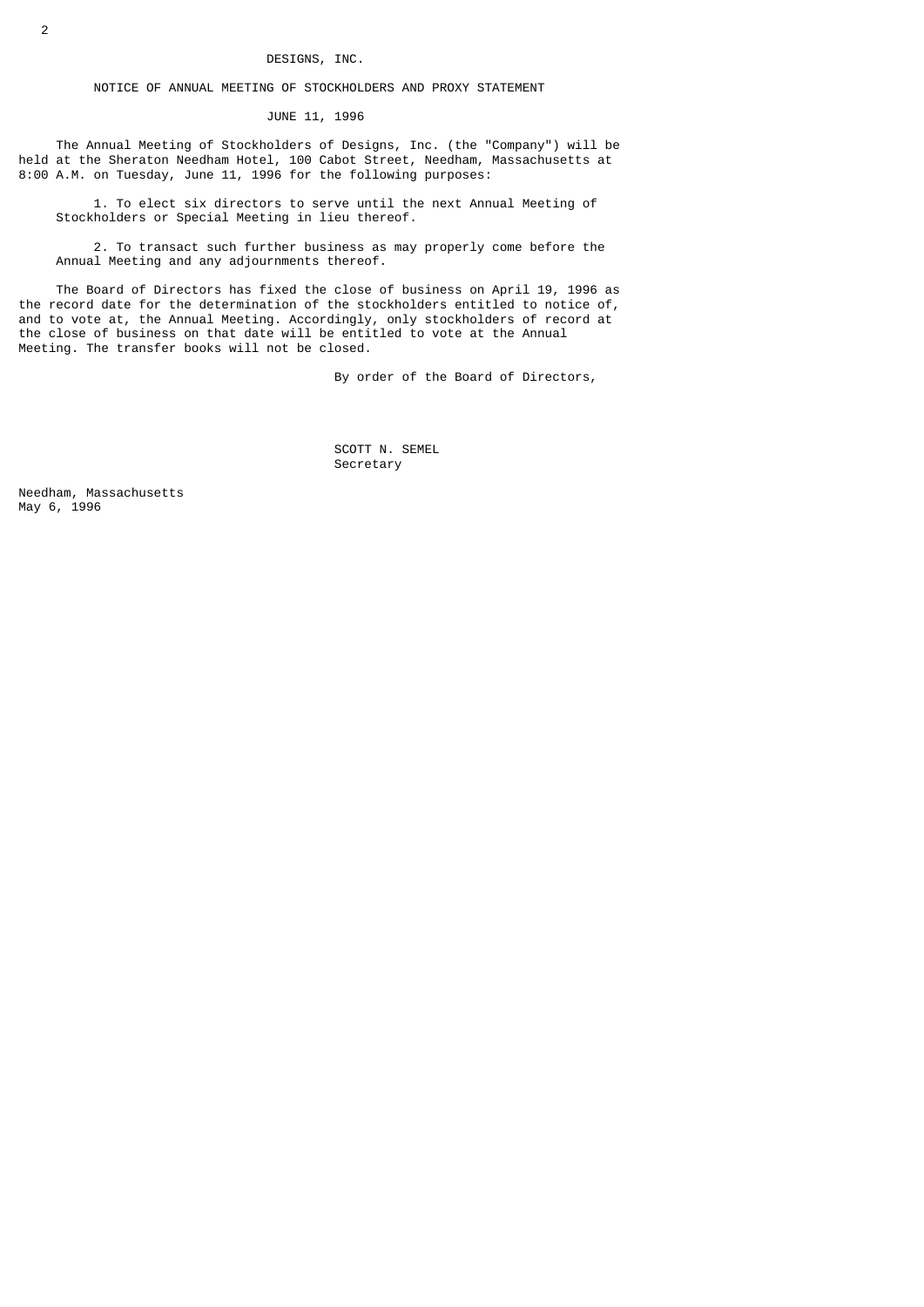# DESIGNS, INC. 66 B STREET NEEDHAM, MASSACHUSETTS 02194 (617) 444-7222

 PROXY STATEMENT ANNUAL MEETING OF STOCKHOLDERS

JUNE 11, 1996

# USE OF PROXIES

 This Proxy Statement and the enclosed form of proxy are being mailed to stockholders on or about May 6, 1996, in connection with the solicitation by the Board of Directors of Designs, Inc. (the "Company") of proxies to be used at the Annual Meeting of Stockholders to be held on Tuesday, June 11, 1996, and at any and all adjournments thereof (the "Annual Meeting"). When proxies are returned properly executed, the shares represented will be voted in accordance with the stockholders' direction. Stockholders are encouraged to vote on the matters to be considered. However, if no choice has been specified by a stockholder, the shares covered by an executed proxy will be voted as recommended by management. Any stockholder may revoke such stockholder's proxy at any time before it has been exercised by attending the Annual Meeting and voting in person or by filing with the Secretary of the Company either an instrument in writing revoking the proxy or another duly executed proxy bearing a later date.

 A plurality of the votes of shares of the Company's Common Stock, \$.01 par value ("Common Stock"), properly cast is required to elect directors. No votes may be taken at the Annual Meeting, other than a vote to adjourn, unless a quorum has been constituted consisting of a majority of the outstanding shares of Common Stock (as of the record date) present or represented at the Annual Meeting. Any stockholder who attends the Annual Meeting may not withhold such stockholder's shares from the quorum count by declaring such shares absent from the Annual Meeting. Shares voted to abstain or to withhold as to a particular matter, or as to which a nominee (such as a broker holding shares in street name for a beneficial owner) has no voting authority in respect of a particular matter, shall be deemed present for quorum purposes. Such shares, however, will not be deemed to be voting with respect to election of directors and will not count as votes for or against such election. Votes will be tabulated by the Company's transfer agent subject to the supervision of persons designated by the Board of Directors as inspectors.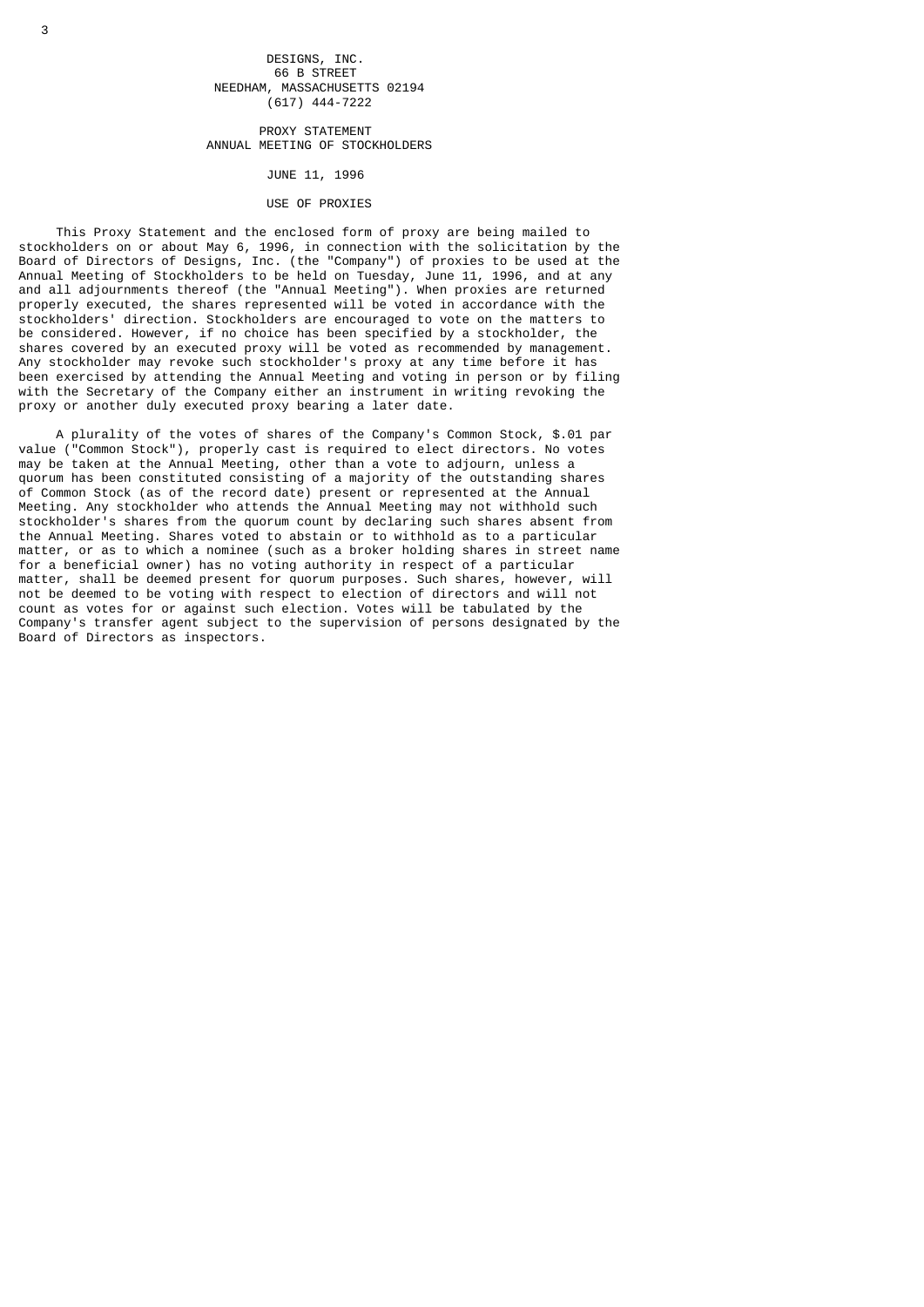# ITEM 1

### ELECTION OF DIRECTORS

 The Board of Directors has determined, in accordance with the By-Laws of the Company, as amended (the "By-Laws"), that the Board of Directors to be elected at the Annual Meeting shall consist of six members. There are six nominees, each of whom currently serves as a member of the Board of Directors of the Company, to be elected to serve on the Board until the 1997 Annual Meeting of Stockholders or Special Meeting in lieu thereof. Although management expects all nominees to accept nomination and to serve if elected, proxies may be voted for a substitute if a nominee is unable to serve at the time of election.

The nominees for directors are:

| <b>NAME</b>        | AGE | POSITION                                           | <b>DIRECTOR</b><br><b>SINCE</b> |
|--------------------|-----|----------------------------------------------------|---------------------------------|
|                    |     |                                                    |                                 |
| Stanley I. Berger  | 66  | Chairman of the Board and Director                 | 1976                            |
| Joel H. Reichman   | 45  | President, Chief Executive Officer<br>and Director | 1987                            |
| James G. Groninger | 52  | Director                                           | 1987                            |
| Bernard M. Manuel  | 48  | Director                                           | 1990                            |
| Melvin I. Shapiro  | 81  | Director                                           | 1990                            |
| Peter L. Thiqpen   | 56  | Director                                           | 1994                            |
|                    |     |                                                    |                                 |

 The Board of Directors recommends that you vote FOR the election of the six individuals named above as directors of the Company.

SECURITY OWNERSHIP OF CERTAIN BENEFICIAL OWNERS AND MANAGEMENT

 The following named persons were the only persons or entities known by the Company to be the beneficial owners of more than five percent of the issued and outstanding shares of Common Stock as of April 8, 1996. The Company is informed that, except as indicated, all of them have sole voting and investment power with respect to all shares of Common Stock shown as beneficially owned by them, subject to community property laws where applicable.

| NAME AND ADDRESS OF BENEFICIAL OWNER                     | NUMBER OF<br><b>SHARES</b><br>BENEFICIALLY<br>OWNED | PERCENT<br>OF CLASS(1) |
|----------------------------------------------------------|-----------------------------------------------------|------------------------|
|                                                          |                                                     |                        |
| 790 North Milwaukee Street<br>Milwaukee, Wisconsin 53202 | 1,764,400(2)                                        | 11.1%                  |
| 66 B Street                                              | 1,179,698(3)                                        | 7.3%                   |
| Needham, Massachusetts 02194                             |                                                     |                        |

- ---------------

(1) A total of 15,861,199 shares of Common Stock was outstanding as of April 8, 1996.

(2) Heartland Advisors, Inc. ("HAI") has informed the Company that, as of April 8, 1996, it held a total of 1,764,400 shares of Common Stock and that, as of such date, HAI had discretionary voting power with respect to 1,640,200 of those shares. The Company previously received a report on Schedule 13G with a signature dated February 9, 1996 stating that HAI had sole voting power with respect to 1,495,200 shares and that HAI may be deemed to beneficially own, within the meaning of Rule 13d-3 of the Securities Exchange Act of 1934, as amended (the "Exchange Act"), 1,648,400 shares over which it had sole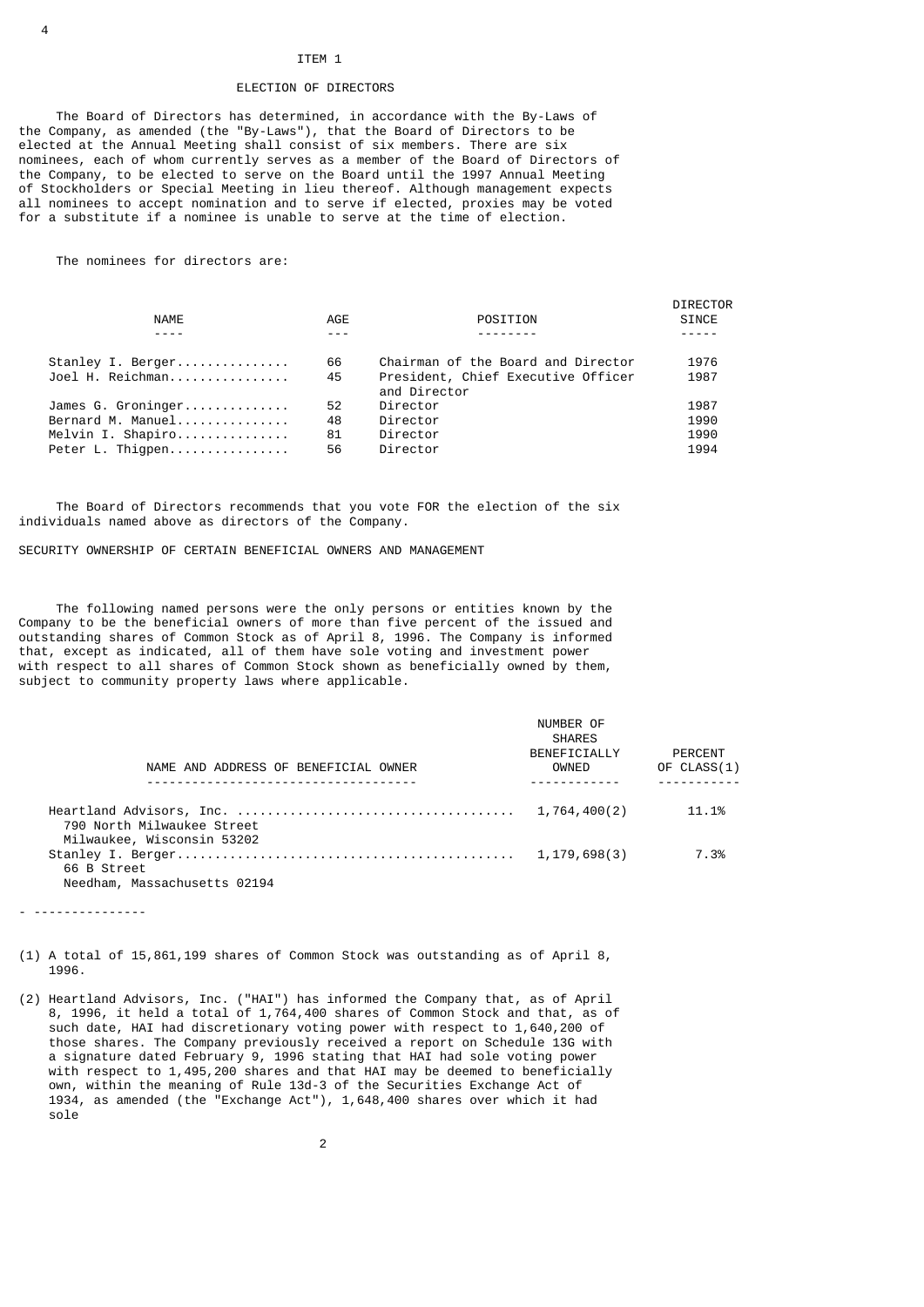dispositive power. The report on Schedule 13G described the relationship among HAI and certain investment advisory accounts and a registered investment company but did not affirm the existence of a group. Nevertheless, the Company believes that HAI, such investment accounts and the investment company may be deemed to constitute a "group" as that term is used in Section  $13(d)(3)$  of the Exchange Act, and that such group may be deemed to be the beneficial owner of the shares described in this footnote.

(3) Includes 212,498 shares issuable pursuant to outstanding stock options exercisable within 60 days of April 8, 1996.

 As of April 8, 1996, the following directors of the Company, the executive officers of the Company named in the Summary Compensation Table set forth below, and such directors and executive officers as a group were the beneficial owners of the indicated amount of issued and outstanding shares of Common Stock. Except as indicated, all of them have sole voting and investment power with respect to all shares of Common Stock shown as beneficially owned by them, subject to community property laws where applicable.

| NAME AND TITLE<br><u>.</u>                              | NUMBER OF<br><b>SHARES</b><br>BENEFICIALLY<br>OWNED<br><u>.</u> | PERCENT<br>OF CLASS(1) |
|---------------------------------------------------------|-----------------------------------------------------------------|------------------------|
| Chairman of the Board and Director                      | 1,179,698(2)                                                    | 7.3%                   |
| President, Chief Executive Officer and Director         | 199, 120(3)                                                     | 1.2%                   |
| Executive Vice President, General Counsel and Secretary | 164,530(4)                                                      | 1.0%                   |
| Senior Vice President, Merchandising                    | 0                                                               | $\star$                |
| Chief Financial Officer                                 | 11,666(5)                                                       | $\star$                |
| Director                                                | 25,300(6)                                                       | $\star$                |
| Director                                                | 50, 950(7)                                                      | $\star$                |
| Director                                                | 39,700(8)                                                       | $\star$                |
| Director                                                | 8,166(9)                                                        | $\star$                |
|                                                         |                                                                 | 10.1%                  |

- ---------------

\* Less than 1%

(1) A total of 15,861,199 shares of Common Stock was outstanding as of April 8, 1996.

(2) Includes 212,498 shares issuable pursuant to outstanding stock options exercisable within 60 days of April 8, 1996.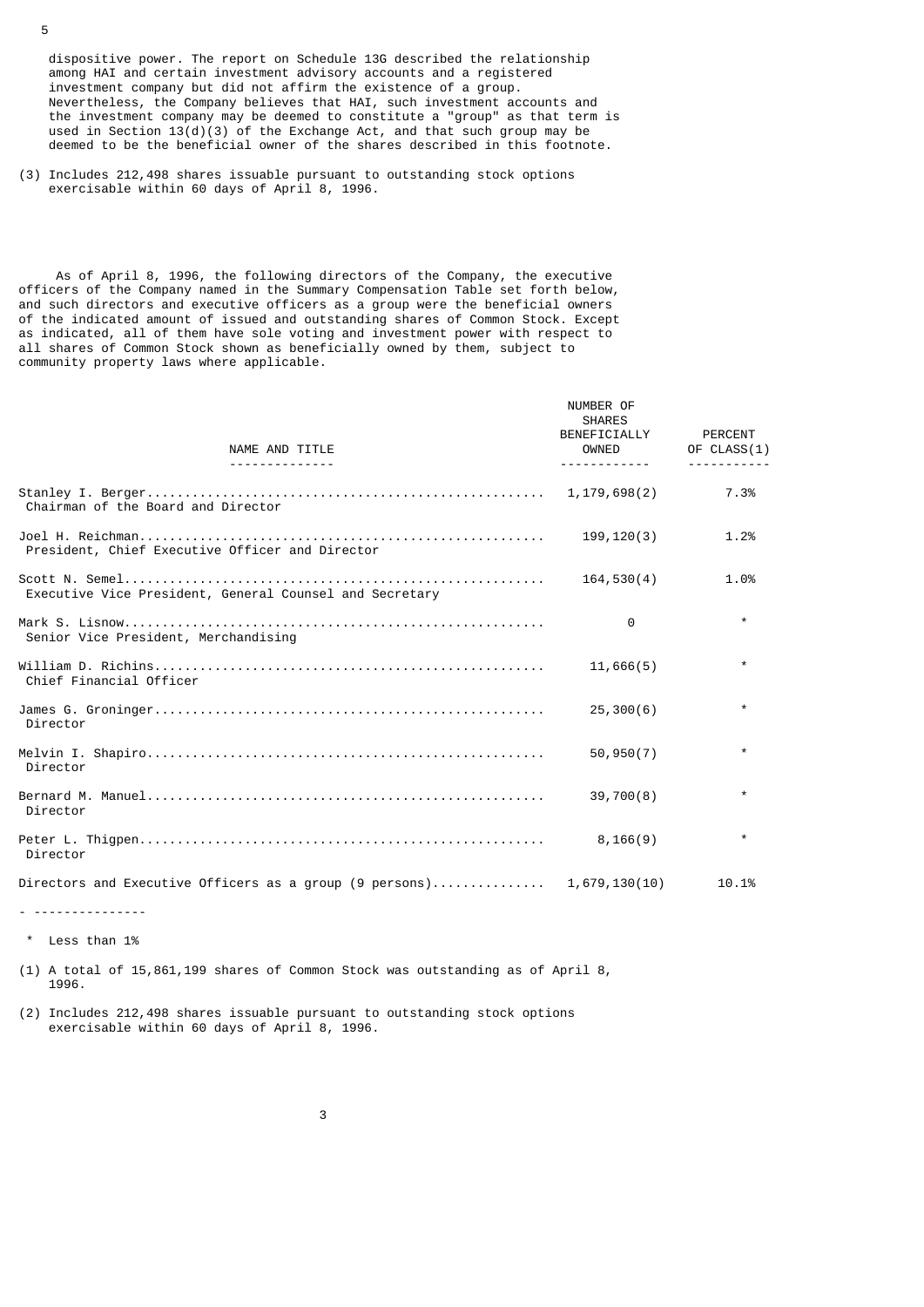- (3) Includes 191,663 shares issuable pursuant to outstanding stock options exercisable within 60 days of April 8, 1996, as well as 280 shares owned by Mr. Reichman's wife and 427 shares owned by Mr. Reichman's children, as to which 707 shares Mr. Reichman disclaims beneficial ownership.
- (4) Includes 159,580 shares issuable pursuant to outstanding stock options exercisable within 60 days of April 8, 1996, as well as 450 shares owned by Mr. Semel's daughter, as to which he disclaims beneficial ownership.
- (5) Represents 11,666 shares issuable pursuant to outstanding stock options exercisable within 60 days of April 8, 1996.
- (6) Includes 23,500 shares issuable pursuant to outstanding stock options exercisable within 60 days of April 8, 1996.
- (7) Represents 50,500 shares issuable pursuant to outstanding stock options exercisable within 60 days of April 8, 1996 and 450 shares owned by Mr. Shapiro's wife as to which he disclaims beneficial ownership.
- (8) Represents 39,700 shares issuable pursuant to outstanding stock options exercisable within 60 days of April 8, 1996.
- (9) Includes 7,666 shares issuable pursuant to outstanding stock options exercisable within 60 days of April 8, 1996.
- (10) Includes 696,773 shares issuable pursuant to outstanding stock options exercisable within 60 days of April 8, 1996. See also Notes 2 through 9 above for further details concerning such options.

# NOMINEES FOR DIRECTOR AND EXECUTIVE OFFICERS

 Joel H. Reichman has been President and Chief Executive Officer of the Company since December 19, 1994. Prior to that time, he had served as the Company's President and Chief Operating Officer since January 1993. Mr. Reichman has been employed by the Company since 1976 and served as its Executive Vice President from 1985 until January 1993. Prior to joining the Company, he was employed by The GAP, Inc. as Assistant to the Regional Manager. Mr. Reichman has been in the retail clothing business for approximately 24 years.

 Scott N. Semel, 40, has been employed as General Counsel to the Company since 1986. In March 1990, Mr. Semel was elected Secretary and Vice President of the Company. In March 1994, Mr. Semel was elected Senior Vice President of the Company. On April 17, 1996, Mr. Semel was elected Executive Vice President of the Company.

 Mark S. Lisnow, 48, joined the Company as its Senior Vice President, Merchandising, on August 25, 1995. From July 1990 until July 1995, Mr. Lisnow was Executive Vice President, Merchandising, of Filene's Basement Corp., an off-price specialty retailer offering branded and private label merchandise.

 William D. Richins, 45, joined the Company as its Chief Financial Officer on April 17, 1995. Prior to joining the Company, Mr. Richins was Executive Vice President and Chief Financial Officer of London Fog Corporation, a manufacturer and retailer of rainwear and outerwear, from 1993 to 1995. From 1991 to 1993, he was Senior Vice President and Chief Financial Officer of a domestics and home furnishings retailer, Linens 'n Things, a division of Melville Corporation.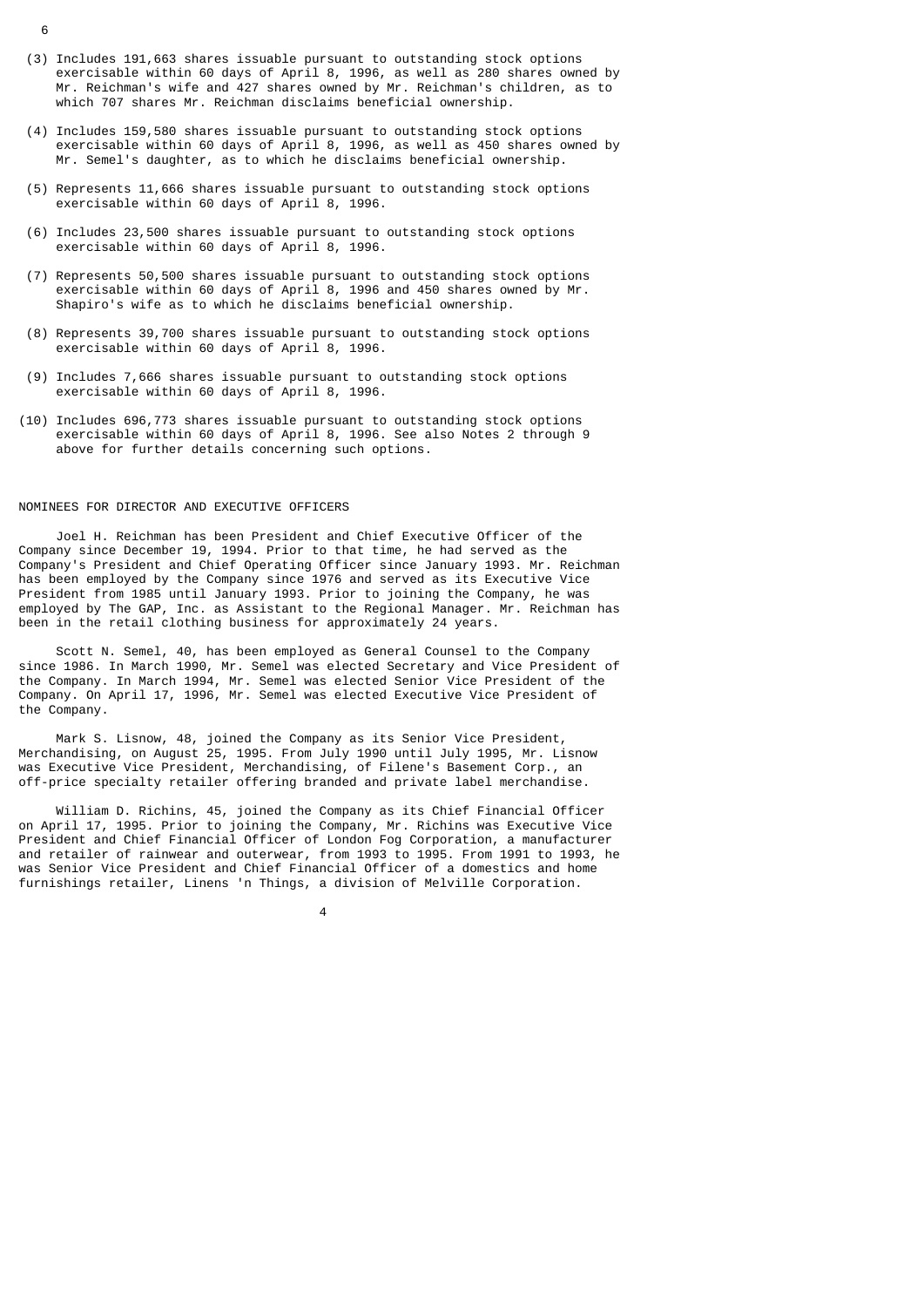Stanley I. Berger is a founder of the Company and has been its Chairman of the Board since January 1993. Mr. Berger also served as the Company's Chief Executive Officer from January 1993 until December 1994. Prior to January 1993, Mr. Berger had served as the President and Chief Operating Officer of the Company since 1977. Mr. Berger has been a director of the Company since its inception. He has been in the retail clothing business for approximately 25 years. Mr. Berger also is a partial beneficial owner of Durban Trust, the landlord of the Company's former corporate headquarters.

 James G. Groninger was elected a director of the Company in 1987. Mr. Groninger is the founder and president of The BaySouth Company, an investment banking firm. Prior to becoming associated with The BaySouth Company, from 1988 through 1994, Mr. Groninger held various positions with PaineWebber Incorporated, an investment banking and brokerage firm, including the position of Managing Director. Mr. Groninger is a member of the Board of Directors of Cygne Designs, Inc. and NPS Pharmaceuticals, Inc.

 Bernard M. Manuel was elected a director of the Company in 1990. Mr. Manuel is the Chairman of the Board and Chief Executive Officer of Cygne Designs, Inc., a private label manufacturing company, and Chairman of the Board and Chief Executive Officer of Amvent, Inc., an international financial consulting company. Mr. Manuel has been associated with these companies since prior to 1990.

 Melvin I. Shapiro was elected a director of the Company in 1990. Mr. Shapiro has been a partner in the independent accounting firm of Tofias, Fleishman & Shapiro, P.C. since prior to 1990.

 Peter L. Thigpen was elected a director of the Company in March 1994. Mr. Thigpen is a partner and a founder of Executive Reserves, a consulting firm specializing in marketing strategy, quality processes and development of strategic business plans. Prior to becoming associated with Executive Reserves, Mr. Thigpen held various positions with Levi Strauss & Co. covering a period of more than 23 years, including the position of Senior Vice President, U.S. Operations. Mr. Thigpen is presently a member of the Board of Directors of The Gymboree Corporation.

 All directors hold office until the next Annual Meeting of Stockholders or Special Meeting in lieu thereof. Executive officers, once elected, serve at the discretion of the Board of Directors.

# DIRECTOR COMPENSATION

7

 During the fiscal year ended February 3, 1996 ("fiscal year 1995"), non-employee directors of the Company were paid \$3,000 plus expenses for each meeting of the Board of Directors in which they participated. During fiscal year 1995, non-employee directors of the Company were paid, in addition to reimbursement of expenses, for meetings of committees of the Board in which they participated as follows: \$3,000 for each Compensation Committee meeting; \$2,000 for each Management Succession Committee meeting; \$1,500 for each Audit Committee meeting; \$1,500 for each Nominating Committee meeting; \$1,500 for each Corporate Compliance Committee meeting; and \$1,500 for each Corporate Governance Committee meeting. During fiscal year 1995, non-employee directors of the Company were, and during the fiscal year ending February 1, 1997 ("fiscal year 1996") such directors will continue to be, eligible to participate in the Company's 1992 Stock Incentive Plan, as amended (the "1992 Stock Incentive Plan"). Each non-employee director of the Company who is elected by the stockholders to the Board initially will automatically be granted, upon such election, a stock option to purchase 10,000 shares of Common Stock at the then fair market value. Each non-employee director of the Company who is re-elected by the stockholders to the Board is granted, upon such re-election, a stock option to purchase 3,000 shares of Common Stock at the then fair market value. Each of such stock options becomes exercisable in three equal installments commencing twelve months following the date of grant and has a ten year term.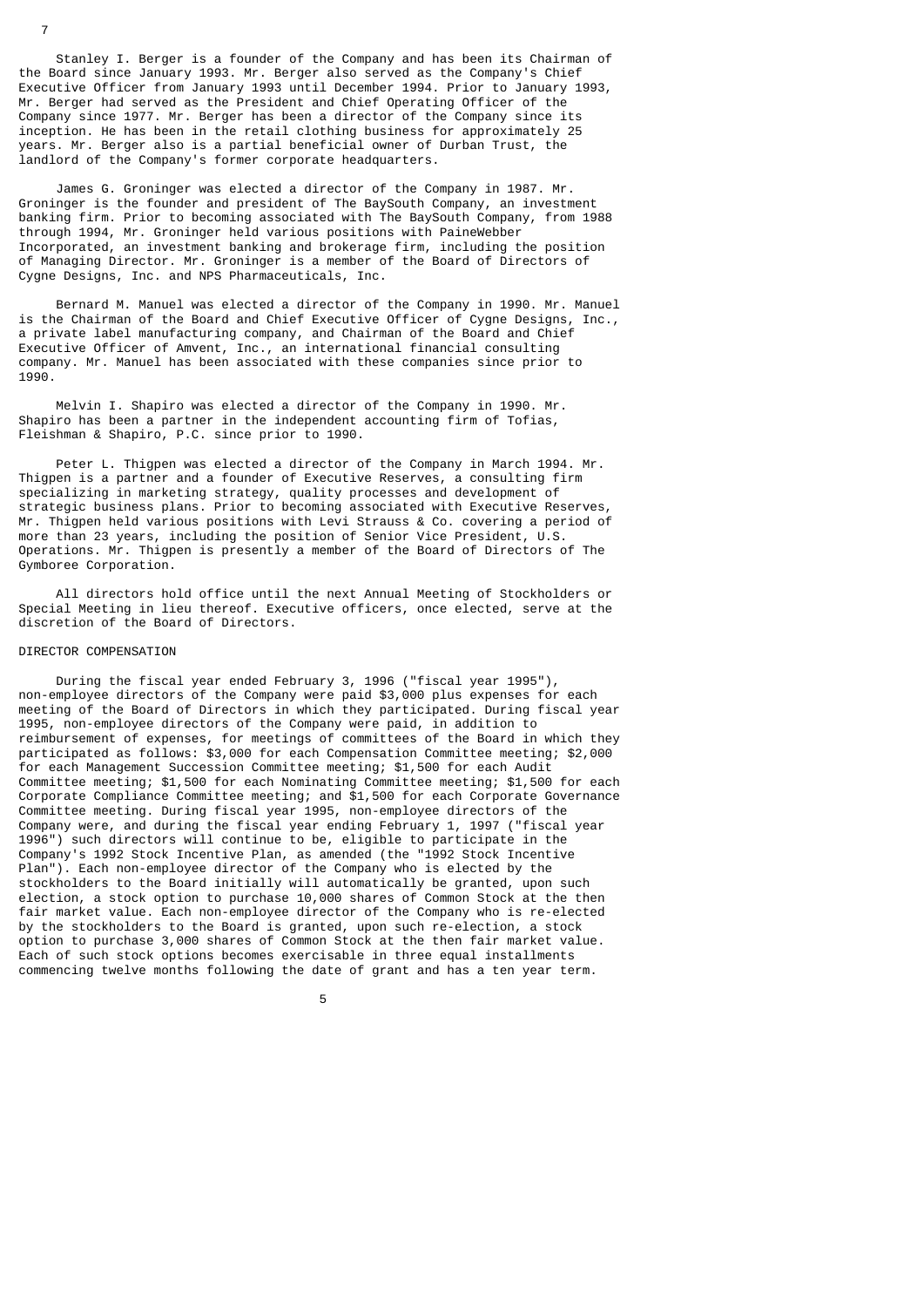Summary Compensation Table. The following Summary Compensation Table sets forth certain information regarding compensation paid or accrued by the Company with respect to the Chief Executive Officer of the Company during fiscal year 1995 and the other three executive officers of the Company as of February 3, 1996 for the fiscal years ended February 3, 1996, January 28, 1995 ("fiscal year 1994") and January 29, 1994 ("fiscal year 1993").

# SUMMARY COMPENSATION TABLE

| NAME AND                                                  |         | ANNUAL<br>COMPENSATION |                    | LONG-TERM<br>COMPENSATION<br>AWARDS:<br><b>SECURITIES</b> |                     |  |  |
|-----------------------------------------------------------|---------|------------------------|--------------------|-----------------------------------------------------------|---------------------|--|--|
| PRINCIPAL POSITION                                        | FISCAL  |                        |                    | UNDERLYING                                                | ALL OTHER           |  |  |
| (AT FEBRUARY 3, 1996)                                     | YEAR    | SALARY(\$)             | BONUS(\$)          | OPTIONS(#)                                                | COMPENSATION(\$)(1) |  |  |
|                                                           |         |                        |                    |                                                           |                     |  |  |
| Joel H. Reichman                                          | 1995    | \$375,000              | $\frac{1}{2}$ 0    | 50,000                                                    | \$3,295             |  |  |
| President and                                             | 1994(2) | \$300,000              | \$91,000           | 35,000                                                    | \$3,334             |  |  |
| Chief Executive Officer                                   | 1993    | \$270,000              | \$108,000          | 25,000                                                    | \$3,934             |  |  |
| Scott N. Semel                                            | 1995    | \$255,000              | $\frac{1}{2}$<br>0 | 50,000                                                    | \$2,578             |  |  |
| Senior Vice President(3),                                 | 1994    | \$225,000              | \$68,500           | 25,000                                                    | \$2,544             |  |  |
| General Counsel and Secretary                             | 1993    | \$170,000              | \$68,000           | 15,000                                                    | \$3,749             |  |  |
| Mark S. Lisnow<br>Senior Vice President,<br>Merchandising | 1995(4) | \$132,692              | \$<br>0            | 35,000                                                    | \$<br>65            |  |  |
| William D. Richins  1995(5)<br>Chief Financial Officer    |         | \$181,731              | \$<br>0            | 35,000                                                    | \$28,845            |  |  |

<sup>- ---------------</sup>

- (1) The amounts disclosed in this column covering fiscal year 1995 represent (i) payments for insurance premiums for term life insurance for the benefit of the executive officers (Mr. Reichman \$157, Mr. Semel \$157, Mr. Lisnow \$65, and Mr. Richins \$118); (ii) matching contributions that were made for the benefit of the executive officers by the Company to the Company's retirement plan (the "401(k) Plan") established pursuant to Section 401(k) of the Internal Revenue Code of 1986, as amended (the "Internal Revenue Code") (Mr. Reichman \$3,138, and Mr. Semel \$2,421); and (iii) payments to Mr. Richins for certain relocation expenses and income taxes attributable thereto in the amounts of \$20,541 and \$8,186, respectively.
- (2) Mr. Reichman was elected Chief Executive Officer of the Company on December 19, 1994.
- (3) Mr. Semel was elected Executive Vice President of the Company on April 17, 1996.
- (4) Mr. Lisnow was elected Senior Vice President, Merchandising, of the Company on September 18, 1995.
- (5) Mr. Richins was elected Chief Financial Officer of the Company on May 1, 1995.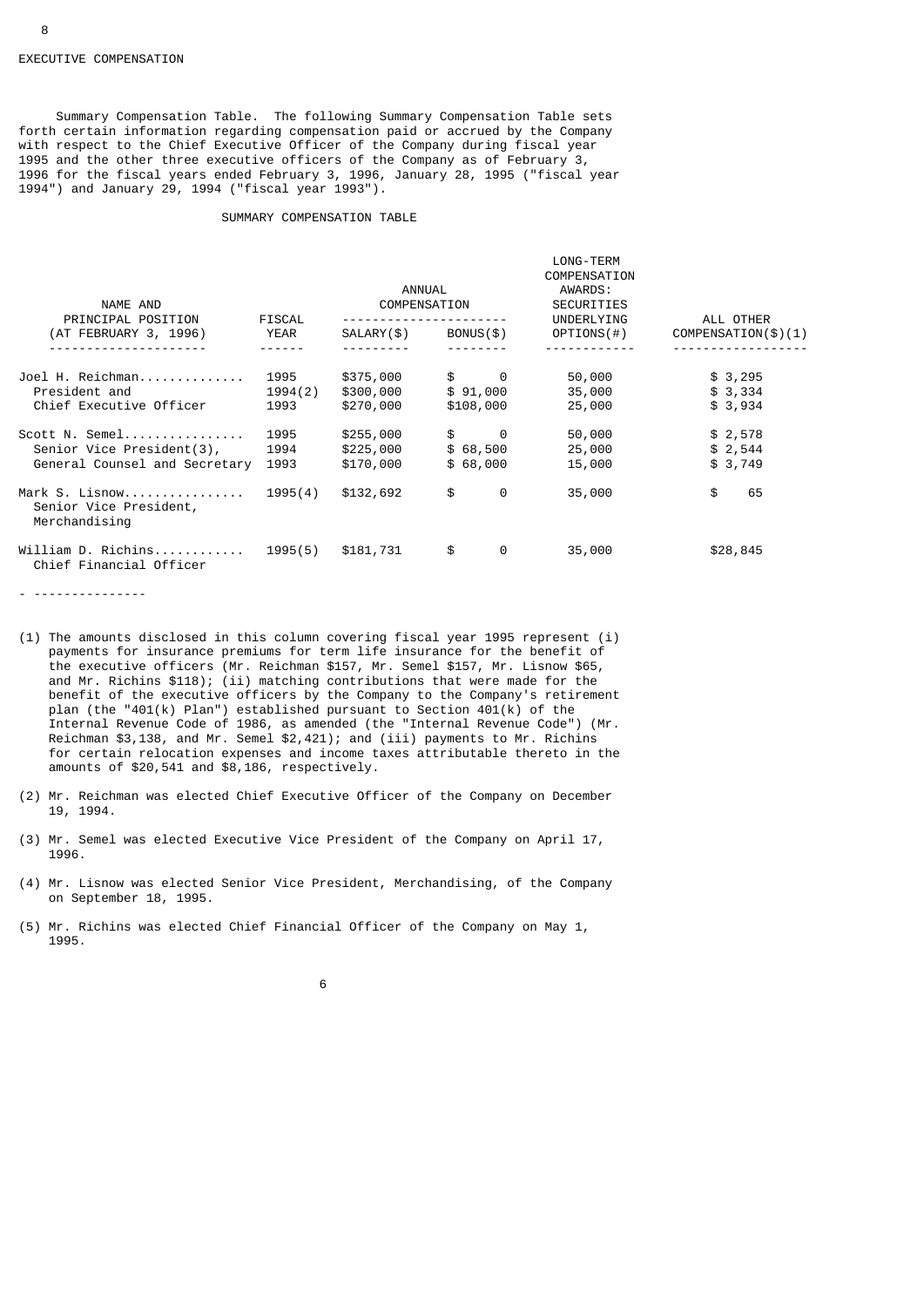Option Grants Table. The following Option Grants Table sets forth certain information as of February 3, 1996 regarding stock options granted during fiscal year 1995 by the Company to the executive officers named in the Summary Compensation Table:

# OPTION GRANTS IN LAST FISCAL YEAR

|                                                                            | NUMBER OF OPTIONS<br><b>GRANTED TO</b><br><b>PURCHASE</b> | POTENTIAL REALIZABLE<br>VALUE AT ASSUMED<br>ANNUAL RATES OF<br>STOCK PRICE<br>APPRECIATION FOR<br>OPTION TERM(4)<br>---------------- |                                         |                                              |                                                  |                                                  |  |
|----------------------------------------------------------------------------|-----------------------------------------------------------|--------------------------------------------------------------------------------------------------------------------------------------|-----------------------------------------|----------------------------------------------|--------------------------------------------------|--------------------------------------------------|--|
| <b>NAME</b>                                                                | COMMON STOCK $(\#)(1)$                                    | TO EMPLOYEES IN<br>FISCAL YEAR(2)                                                                                                    | <b>SHARE</b><br>(\$/SH)                 | EXPIRATION<br>DATE(3)                        | 5%                                               | 10%                                              |  |
|                                                                            |                                                           |                                                                                                                                      |                                         |                                              |                                                  |                                                  |  |
| Joel H. Reichman<br>Scott N. Semel<br>Mark S. Lisnow<br>William D. Richins | 50,000<br>50,000<br>35,000<br>35,000                      | 11.4%<br>11.4%<br>7.9%<br>7.9%                                                                                                       | \$10.50<br>\$10.50<br>\$8.00<br>\$10.50 | 05/01/05<br>05/01/05<br>09/18/05<br>05/01/05 | \$330,170<br>\$330,170<br>\$176,091<br>\$231,119 | \$836,715<br>\$836,715<br>\$446,248<br>\$585,700 |  |

- ---------------

- (1) Options were granted to Messrs. Reichman, Semel, Lisnow and Richins under the 1992 Stock Incentive Plan and become exercisable in three equal annual installments commencing twelve months following the date of grant.
- (2) Options covering 440,500 shares of Common Stock were granted to employees of the Company during fiscal year 1995.
- (3) All options described above expire ten years following the date of grant.
- (4) Amounts represent hypothetical gains that could be achieved for the respective options if exercised at the end of the option term. These gains are based upon assumed rates of share price appreciation set by the Securities and Exchange Commission (the "Commission") of five percent and ten percent compounded annually from the date the respective options were granted. Actual gains, if any, are dependent on the performance of shares of Common Stock. There can be no assurance that the amounts shown will be realized.

 Fiscal Year-End Option Table. The following Fiscal Year-End Option Table sets forth certain information regarding stock options exercised during fiscal year 1995 and stock options held as of February 3, 1996 by the executive officers named in the Summary Compensation Table:

## AGGREGATED OPTION EXERCISES IN LAST FISCAL YEAR AND FISCAL YEAR-END OPTION VALUES

|                                      | <b>SHARES</b><br>ACQUIRED ON | VALUE<br>REALIZED | NUMBER OF UNEXERCISED<br>OPTIONS TO PURCHASE<br>COMMON STOCK AT FISCAL<br>YEAR-END $($ # $)$ |                  | VALUE OF UNEXERCISED<br>IN-THE-MONEY OPTIONS AT<br>FISCAL YEAR-END(2) |               |
|--------------------------------------|------------------------------|-------------------|----------------------------------------------------------------------------------------------|------------------|-----------------------------------------------------------------------|---------------|
| <b>NAME</b>                          | EXERCISE(H)                  | ( \$)(1)          | EXERCISABLE                                                                                  | UNEXERCISABLE    | EXERCISABLE                                                           | UNEXERCISABLE |
| Joel H. Reichman<br>Scott N. Semel   |                              | 0<br>0            | 163,330<br>134,581                                                                           | 81,668<br>71,667 | \$90,555<br>\$138,535                                                 | \$0<br>\$0    |
| Mark S. Lisnow<br>William D. Richins | 0                            | 0<br>0            | 0<br>0                                                                                       | 35,000<br>35,000 | \$<br>0<br>\$<br>0                                                    | \$0<br>\$0    |

- ---------------

- (1) Value Realized means the difference between the option exercise price and the market value, as of the date of exercise, of the shares of Common Stock acquired upon exercise.
- (2) Value is based on the last sale price of Common Stock (\$6.13 per share) on Friday, February 2, 1996, as reported by the NASDAQ National Market System, less the applicable option exercise price.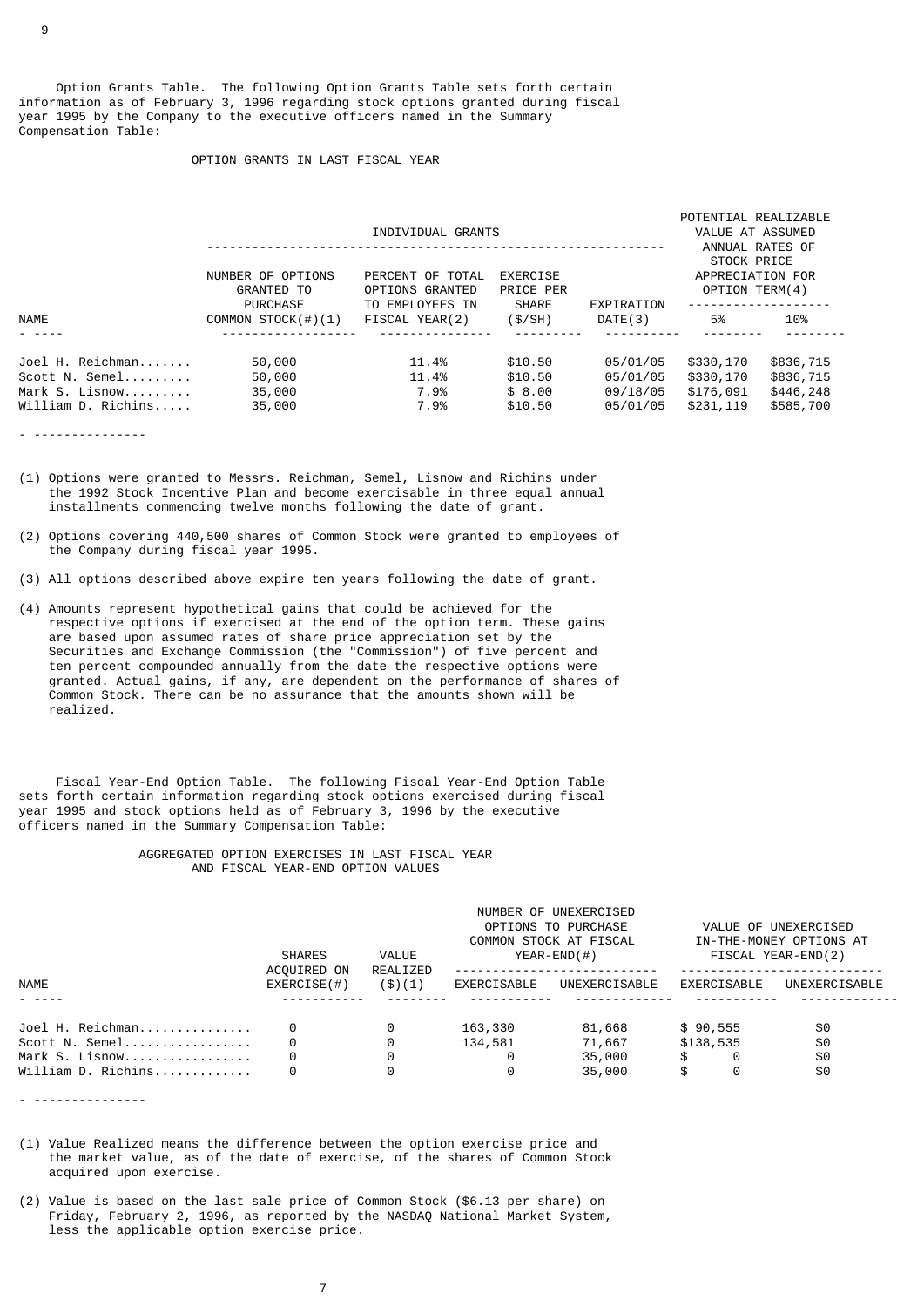#### EMPLOYMENT AGREEMENTS

 The Company entered into employment agreements, effective as of October 16, 1995, with each of its executive officers, Joel H. Reichman, Scott N. Semel, Mark S. Lisnow and William D. Richins, for three year terms ending October 15, 1998. Each of these employment agreements (collectively, the "Employment Agreements") provides for automatic renewal for successive one year terms unless either party notifies the other to the contrary at least 90 days prior to expiration of the then current term. The Employment Agreements require each executive officer to devote substantially all of his time and attention to the business of the Company as necessary to fulfill his duties. Pursuant to the Employment Agreements, Messrs. Reichman, Semel, Lisnow and Richins were initially entitled to be paid base salary at an annual rate of \$375,000, \$255,000, \$300,000 and \$225,000, respectively. The Employment Agreements provide that the executive officers' annual rate of base salary for the remaining years of employment is determined by the Compensation Committee of the Board of Directors (the "Compensation Committee") in its sole discretion; provided, however, effective as of the first day of each fiscal year of the Company, each executive officer's annual rate of base salary will be increased by at least the percentage increase in the cost of living in Boston, Massachusetts. The Employment Agreements also provide for the payment of bonuses in such amounts as may be determined by the Compensation Committee. While an executive officer is employed by the Company, the Company provides the executive officer with a full size automobile for his use in performing his employment duties and obligations, including maintenance of and fuel for such automobile. Each executive officer is entitled to vacations and to participate in and receive any other benefits customarily provided by the Company to its senior executives (including any bonus, retirement, short and long-term disability insurance, major medical insurance and group life insurance plans in accordance with the terms of such plans) and including stock option plans, all as determined from time to time by the Compensation Committee. In addition, Mr. Lisnow's Employment Agreement provides that the Company shall pay additional health insurance costs not to exceed \$8,800 for the first two years of Mr. Lisnow's employment with the Company.

 The Employment Agreements provide that in the event the executive officer's employment is terminated by the Company at any time for any reason other than "justifiable cause" (as defined in the Employment Agreements), disability or death, or in the event that the Company shall fail to renew the Employment Agreement at any time within two years following the date of a "Change in Control of the Company," the Company is required, upon such termination, immediately to pay to the executive officer, in a lump sum, a severance payment equal to the greater of (i) one-twelfth of the executive officer's then annual base salary multiplied by the number of months in the remaining term of the Employment Agreement or (ii) a sum equal to his then annual base salary multiplied by (a) two years in the case of Messrs. Reichman and Semel, and (b) one year in the case of Messrs. Lisnow and Richins. In addition, in the event the executive officer's employment is terminated under such circumstances, the executive officer is also entitled to continue to participate, at the Company's expense, in the Company's health insurance and disability insurance programs to the extent permitted by such programs for a period of (a) two years in the case of Messrs. Reichman and Semel and (b) one year in the case of Messrs. Lisnow and Richins. The Employment Agreements also provide that in the event the Company elects not to renew the Employment Agreement (other than within two years following a Change of Control of the Company), the Company will pay the executive officer a sum equal to the greater of (i) one year's annual base salary or (ii) two months base salary plus one-sixth of the executive officer's bonus, if any, relating to the most recently completed fiscal year, for each year the executive officer has been employed by the Company. If an executive officer dies while he is on Company business, then the Company is required to pay such executive officer's estate one-half of his then annual base salary.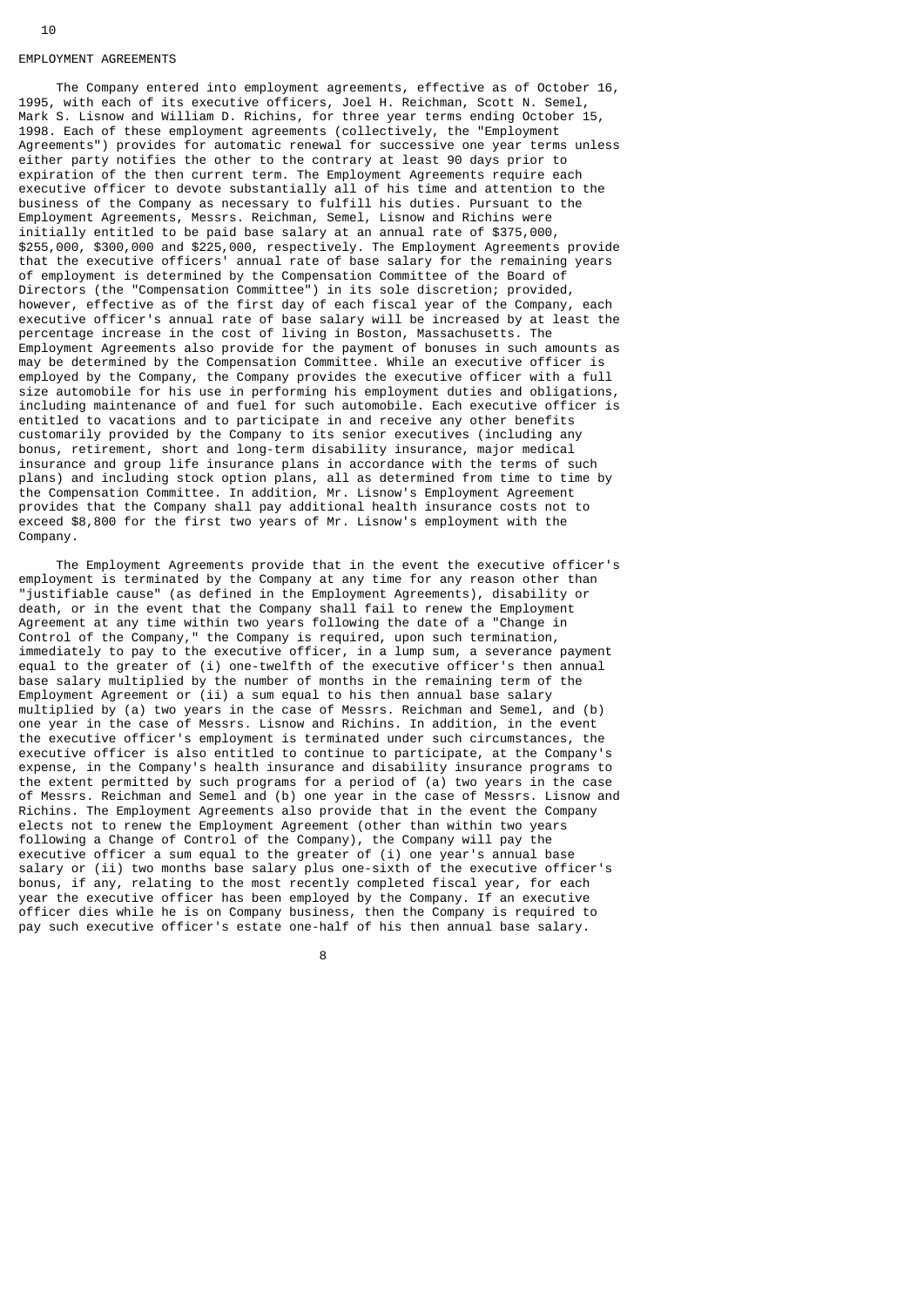Each Employment Agreement contains confidentiality provisions pursuant to which each executive officer agrees not to disclose confidential information regarding the Company. Each Employment Agreement also contains covenants pursuant to which each executive officer agrees during the term of his employment and for a one year period following the termination of his employment, not to have any connection with any business which competes with the business of the Company. Each executive officer agrees that in the event his employment is terminated (unless such termination is because the Company fails to renew the Employment Agreement or the Company terminates the executive officer's employment within two years following a Change in Control of the Company), the executive officer will be available on a part-time basis to advise and consult with the Company, with respect to the affairs of the Company, for up to one year following termination of employment. In the event the Company elects not to renew an executive officer's Employment Agreement, or terminates the executive officer's employment within two years following a Change in Control of the Company, or fails to make the required severance payments described above, then the non-competition covenants contained in such executive officer's Employment Agreement will automatically terminate.

 Under the Employment Agreements, the executive officer may terminate his employment at any time upon 30 days' prior notice. Upon the executive officer's termination of his employment or his election not to renew his Employment Agreement, the non-competition covenants contained in such executive officer's Employment Agreement will terminate unless the Company pays the executive officer the severance payments described above. In such event, the executive officer will be entitled to receive such portion of his annual base salary and bonus, if any, as had been accrued to date.

 For purposes of the Employment Agreements, a "Change in Control of the Company" is deemed to occur if: (i) there shall be consummated (a) any consolidation or merger of the Company in which the Company is not the continuing or surviving corporation or pursuant to which shares of the Company's Common Stock would be converted into cash, securities or other property, other than a merger of the Company in which the holders of the Company's Common Stock immediately prior to the merger have the same proportionate ownership of common stock of the surviving corporation immediately after the merger, or (b) any sale, lease, exchange or other transfer (in one transaction or a series of related transactions) of all, or substantially all, of the assets of the Company; or (ii) the stockholders of the Company shall approve any plan or proposal for liquidation or dissolution of the Company; or (iii) any person (as such term is used in Sections 13(d) and 14(d)(2) of the Exchange Act) shall become the beneficial owner (within the meaning of Rule 13d-3 promulgated under the Exchange Act) of 40% or more of the Company's outstanding Common Stock other than pursuant to a plan or arrangement entered into by such person and the Company; or (iv) during any period of two consecutive years, individuals who at the beginning of such period constitute the entire Board of Directors of the Company shall cease for any reason to constitute a majority thereof unless the election, or the nomination for election by the Company's stockholders, of each new director was approved by a vote of at least two-thirds of the directors then still in office who were directors at the beginning of the period.

 The Employment Agreements also provide that if, in connection with a change of ownership or control of the Company or a change in ownership of a substantial portion of the assets of the Company (all within the meaning of Section  $280G(b)(2)$  of the Internal Revenue Code), an excise tax is payable by the executive officer under Section 4999 of the Internal Revenue Code, then the Company will pay to the executive officer additional compensation which will be sufficient to enable the executive officer to pay such excise tax as well as the income tax and excise tax on such additional compensation, such that, after the payment of income and excise taxes, the executive officer is in the same economic position in which he would have been if the provisions of Section 4999 of the Internal Revenue Code had not been applicable.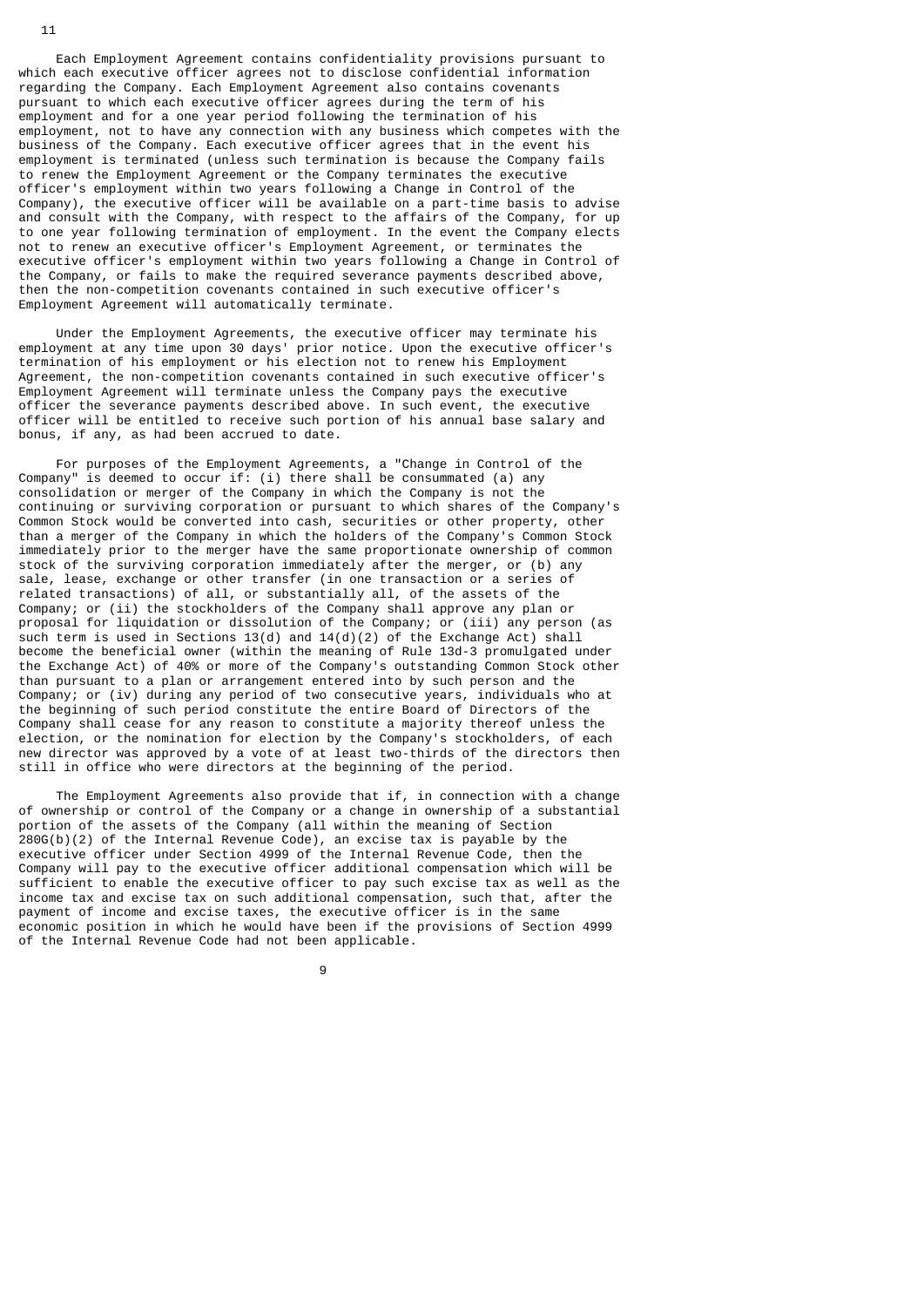### COMPENSATION COMMITTEE INTERLOCKS AND INSIDER PARTICIPATION

 James G. Groninger and Bernard M. Manuel served on the Compensation Committee during all of fiscal year 1995 and Peter L. Thigpen served on the Compensation Committee beginning on May 1, 1995. Except as described in the section entitled "Certain Relationships and Related Transactions" herein, persons serving on the Compensation Committee had no relationships with the Company other than their relationship to the Company as directors entitled to the receipt of standard compensation as directors and members of certain committees of the Board and their relationship to the Company as beneficial owners of shares of Common Stock. No person serving on the Compensation Committee or on the Board of Directors is an executive officer of another entity for which an executive officer of the Company serves on the board of directors or on that entity's compensation committee.

#### COMPENSATION COMMITTEE REPORT

12

 Decisions concerning the compensation of the Company's executive officers generally are made by the three-member Compensation Committee. Each member of the Compensation Committee is a non-employee director of the Company. The Compensation Committee must make all decisions concerning stock-based compensation awards in order to qualify the stock-based plans for exemption under Rule 16b-3 promulgated under the Exchange Act. This Report summarizes the Company's executive officer compensation practices and policies for fiscal year 1995.

#### COMPENSATION POLICIES

 The Company's compensation policies are designed to link executive officer compensation to the annual and long-term performance of the Company and to provide industry-competitive compensation for such officers. The compensation mix reflects a balance of annual cash payments, consisting of annual base salary payments and annual incentive bonus payments, and long-term stock-based incentives in the form of stock options. Annual incentive cash bonuses are earned by eligible executive officers under the Company's Executive Incentive Plan (the "EIP") based upon the achievement of measurable corporate performance goals established prior to or in the first fiscal quarter of each fiscal year. However, emphasis in incentive compensation is placed on the more strategic stock-based plans which more closely align the interests of the executive officers with those of the stockholders of the Company and which provide incentives to attract individuals and to motivate and retain executive officers over the long-term.

 The Company's executive officer compensation consists of two key components: (1) an annual component, consisting of base salary and bonus, if any, and (2) a long-term component consisting of the grant of stock options. The policies with respect to each of these elements, as well as the basis for determining the compensation of the Company's Chief Executive Officer, Joel H. Reichman, are described below.

# (1) Annual Component: Base Salary and Annual Bonus

 Base Salary: Base salaries for executive officers are reviewed and established annually by reviewing a number of factors, including, but not limited to, the individual performance of the executive officers, promotions, the responsibilities of each executive officer's position and the executive officers' salaries compared with salaries of executive officers of other companies in the specialty retail apparel industry (the "Industry"). The Compensation Committee defines the Industry as public companies in the specialty retail apparel business with similar sales and market capitalization. In connection with base salary amounts set for fiscal year 1995, members of the Compensation Committee reviewed two professionally-prepared surveys of certain companies in the Industry to determine the competitive amounts of base salary for the Industry. Annual base salary adjustments are influenced by the Company's performance in the previous fiscal year and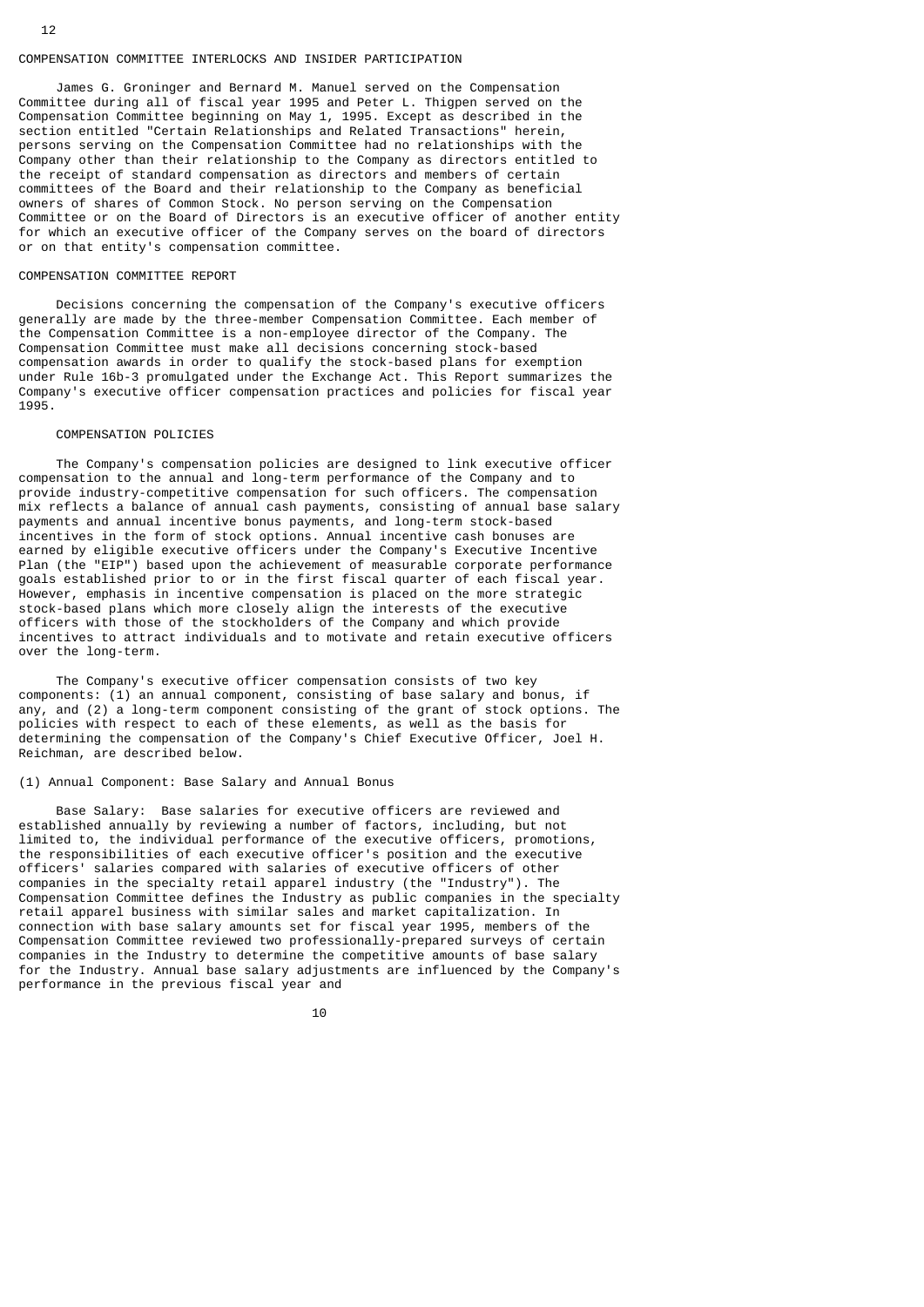the individual's contribution to that performance, the individual's performance, promotions of the individual that may have occurred during the year, and any increases in the individual's level of responsibility (which is measured by various factors including, but not limited to, the number of departments and employees for which the executive officer is responsible). Base salary rates for fiscal year 1995 for the Chief Executive Officer and the other most highly compensated executive officer who was employed by the Company in the prior fiscal year increased, on average, by approximately 19.2%, compared to a 13.5% increase for the fiscal year ended January 28, 1995. As discussed below, the 19.2% increase for fiscal year 1995 is attributable, in part, to the promotion of Joel H. Reichman to Chief Executive Officer of the Company in December 1994.

 Annual Bonus: The concept underlying the EIP is to link compensation to the performance of the Company based on a number of measurable corporate performance criteria. The Compensation Committee annually determines which executive officers are eligible to participate in the EIP for the following fiscal year. Generally, an executive officer's eligibility is determined based upon an assessment of such officer's individual performance during the previous fiscal year as well as other factors which members of the Compensation Committee may take into account. In fiscal year 1995, the EIP used a base profitability threshold and five quantifiable measurements of corporate performance, each of which is determined without regard to the effect of any non-recurring item of income or expense: growth of revenue, increase in profitability of the Company's comparable stores (i.e., stores open for at least one full fiscal year as of the beginning of the Company's fiscal year), achievement of profitability goals for new stores, control of non-store general and administrative expenses, and return on equity. Prior to or in the first fiscal quarter of each fiscal year the Compensation Committee reviews and thereafter establishes the goals for each measure of performance and the weight of each such measure. Under the EIP for fiscal year 1995, if all of the goals were met or exceeded during the fiscal year and the base profitability threshold was met, then the Company's executive officers would have been entitled to receive the maximum bonus, which, for fiscal year 1995, was 50% of the executive officer's base salary for that portion of the fiscal year during which the individual served as an executive officer of the Company. In the event only a portion of the goals were met or exceeded and if the EIP's base profitability threshold was met or exceeded, then the executive officers would have been entitled to receive a portion of the maximum bonus. If the base profitability threshold was not met during the fiscal year, the Company's executive officers would not have been entitled to payment of any bonus under the EIP. Prior to the beginning of fiscal year 1994, the Compensation Committee increased the goals required to be met with respect to certain of the five measurements of corporate performance. These goals, as modified prior to the beginning of fiscal year 1994, remained in effect during fiscal year 1995. During fiscal year 1995, the base profitability threshold was not met. Accordingly, none of the executive officers participating in the EIP was paid a bonus for the fiscal year.

 The executive officers' rates of base salary for fiscal year 1995 were set during the first fiscal quarter of fiscal year 1995. The Employment Agreements discussed above were entered into during the third quarter of fiscal year 1995 and did not alter the executive officers' compensation arrangements established by the Compensation Committee for fiscal year 1995. The Employment Agreements were offered by the Company to the executive officers in order to attract and retain executive officers who the Compensation Committee expects will contribute to the long-term financial success of the Company.

# (2) Long-Term Component: Stock Options

 To align executive officers' interests more closely with the interests of the stockholders of the Company, the Company's long-term compensation program emphasizes the grant of stock options exercisable for shares of Common Stock. The amount of such awards is determined one or more times each year by the Compensation Committee. Stock options are granted to executive officers in amounts based largely upon the size of stock-based awards of other companies in the Industry for comparable positions as well as the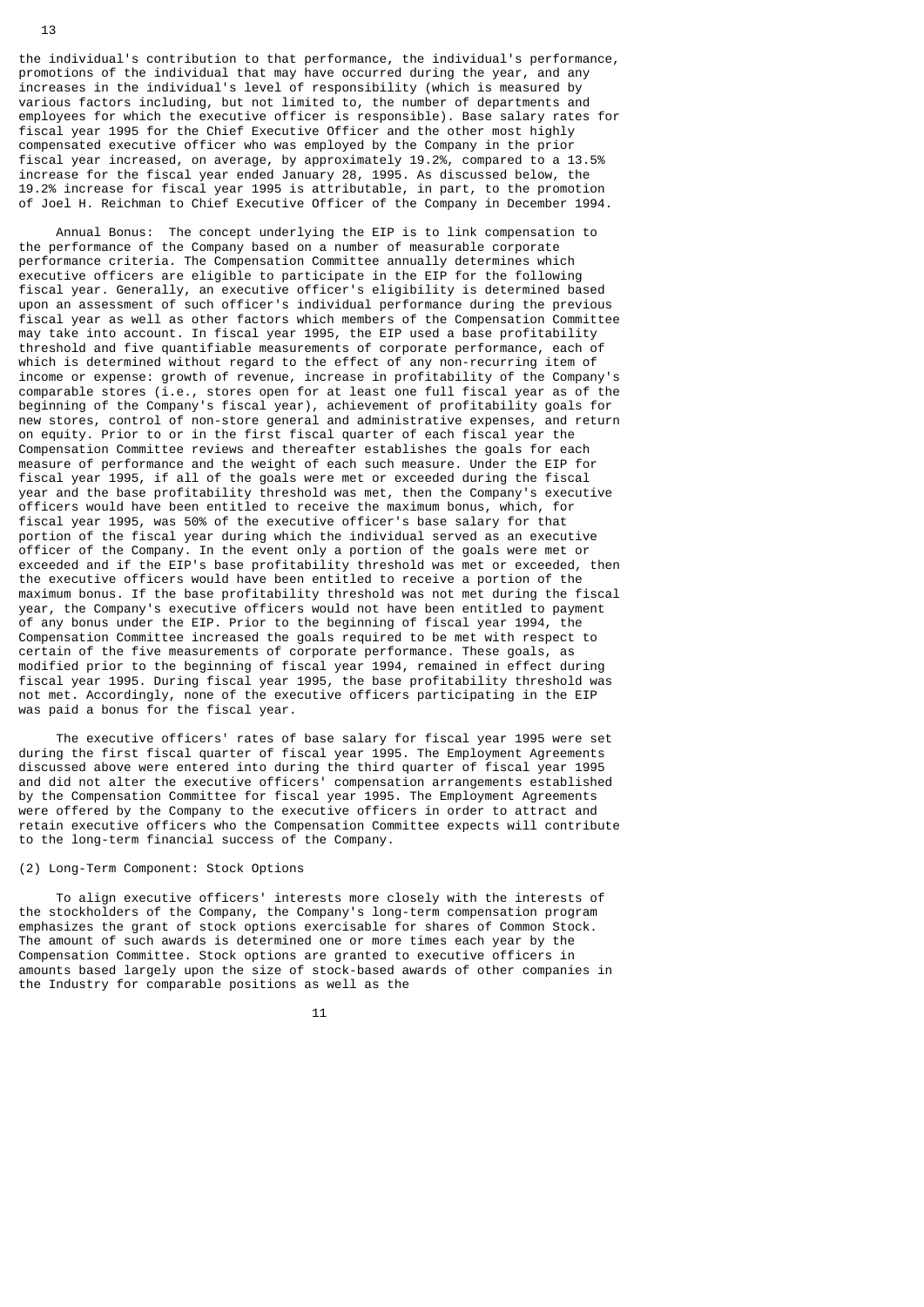availability of shares of Common Stock under the 1992 Stock Incentive Plan. The Compensation Committee may take into account other factors in determining the size of stock option grants including, but not limited to, the need to attract and retain individuals the Compensation Committee perceives to be valuable to the Company. In connection with stock option grants in fiscal year 1995, the members of the Compensation Committee reviewed a survey prepared at the direction of the Compensation Committee in order to determine the competitive amounts of stock option grants for the executive officers. All stock options granted to executive officers in fiscal year 1995 had an exercise price equal to the fair market value of shares of Common Stock on the day of grant. All stock options granted to executive officers of the Company in fiscal year 1995 become exercisable in three equal annual installments commencing twelve months after the date of grant. Stock options generally are exercisable between one and ten years from the date of grant. Such stock options provide incentive for creation of stockholder value over the long-term since the full benefit of the compensation package cannot be realized unless appreciation in the price of Common Stock occurs over a specified number of years.

 In addition to the foregoing, executive officers receive benefits under certain group health and life insurance plans which are generally available to the Company's eligible employees. After one year of service with the Company, the executive officers are eligible to participate in the 401(k) Plan. Benefits under these plans are not tied to corporate performance.

 The Commission requires that this Report comment upon the Compensation Committee's policy with respect to Section 162(m) of the Internal Revenue Code, which limits the Company's tax deduction with regard to compensation in excess of \$1 million paid to the chief executive officer and the four most highly compensated executive officers (other than the chief executive officer) at the end of any fiscal year unless the compensation qualifies as "performance-based compensation." The Compensation Committee's policy with respect to Section 162(m) is to make every reasonable effort to cause compensation to be deductible by the Company while simultaneously providing executive officers of the Company with appropriate rewards for their performance.

#### CHIEF EXECUTIVE OFFICER COMPENSATION

 Mr. Reichman became Chief Executive Officer of the Company on December 19, 1994 pursuant to the Company's management succession program. Mr. Reichman served as the Company's President and Chief Executive Officer during all of fiscal year 1995. The following discussion sets forth the bases for Mr. Reichman's compensation during fiscal year 1995 and the relationship between his compensation and the performance of the Company.

 Annual Base Salary: Mr. Reichman was not awarded a salary increase in December 1994 when he became Chief Executive Officer. During the first fiscal quarter of fiscal year 1995, Mr. Reichman's annual base salary for fiscal year 1995 was increased 25%. The increase in fiscal year 1995, in large part, was intended to provide Mr. Reichman a base level of compensation commensurate with his new position that was competitive with salaries for officers holding comparable positions in the Industry. As mentioned above, in establishing Mr. Reichman's salary, the Compensation Committee reviewed survey information concerning compensation of other comparable executives in the Industry. The salary increase was also intended to reward Mr. Reichman for his leadership role in store operations during fiscal year 1994 and his contribution to the Company's performance in fiscal year 1994. Finally, the increase in Mr. Reichman's salary was intended to reflect his increasing responsibilities within the Company. During fiscal year 1994, until he became Chief Executive Officer, Mr. Reichman was directly responsible for store operations, store construction and real estate, visual merchandising, marketing, and technology and information systems. After being elected Chief Executive Officer, Mr. Reichman retained those responsibilities and became directly responsible for merchandise planning. During fiscal year 1995, Mr. Reichman also undertook to reposition the Company from a single vendor specialty retailer to a vertically integrated specialty retailer of branded casual apparel.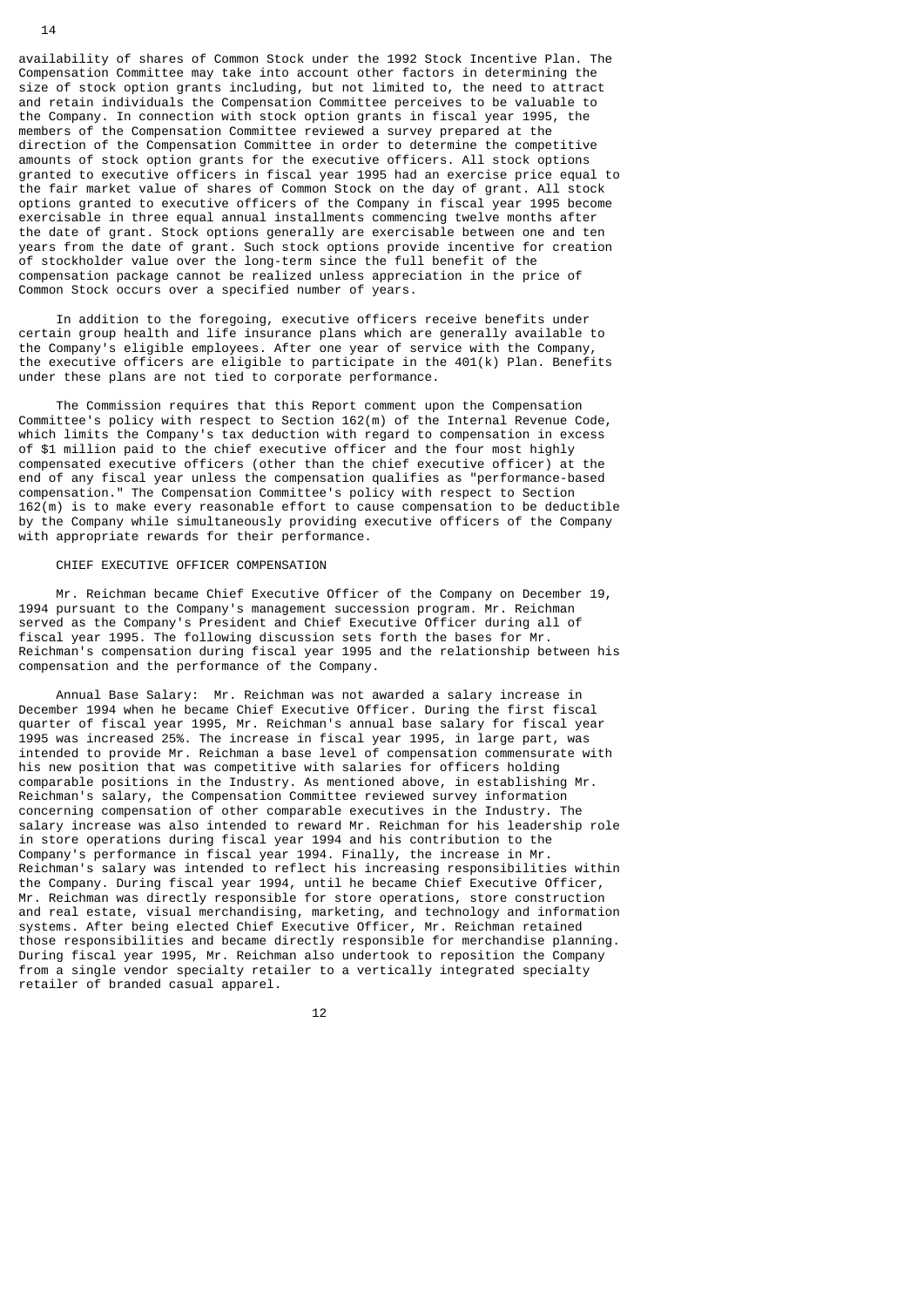Mr. Reichman has declined to accept a base salary increase for fiscal year 1996 although the Compensation Committee authorized such an increase in April 1996.

 Annual Bonus: Like the other executive officers of the Company, Mr. Reichman did not receive a bonus because the base profitability threshold under the EIP was not met during fiscal year 1995.

 Stock Options: In light of the Company's performance in fiscal year 1994 and Mr. Reichman's contribution to that performance and in furtherance of the Compensation Committee's policy of more closely aligning the executive officers' interests with those of the stockholders, in the first quarter of fiscal year 1995, the Compensation Committee granted Mr. Reichman options covering 50,000 shares of Common Stock. Based on the surveys reviewed by the Compensation Committee, the Committee believes this option grant is consistent with the practices in comparable companies in the Industry for their chief executive officers.

 Despite a fiscal year reflecting weak consumer demand for casual apparel, the Company reported record sales in fiscal year 1995. Under Mr. Reichman's direction, the Company also successfully completed the acquisition of certain assets of Boston Trading Ltd., Inc., established a merchandise design, sourcing and distribution team, opened ten new stores and remodeled eighteen other stores. In addition, since the time of Mr. Reichman's election as the Company's Chief Executive Officer, the Company completed the Designs store restructuring program under which 15 of the Company's poorest performing Designs stores were closed at less than two-thirds of the amount initially reserved to complete this restructuring program. The Company successfully faced a number of new and difficult challenges during fiscal year 1995 and, despite a difficult retail environment, was able to earn approximately \$9.8 million, or \$0.62 per share. Under Mr. Reichman's leadership, the Company also reported record sales exceeding \$300 million in fiscal year 1995. Although the performance of the Company's Common Stock during fiscal year 1995 was disappointing, the Compensation Committee is satisfied that the contribution of Mr. Reichman to the Company's operating performance in fiscal year 1995 warranted his compensation for that year.

> THE COMPENSATION COMMITTEE James G. Groninger Bernard M. Manuel Peter L. Thigpen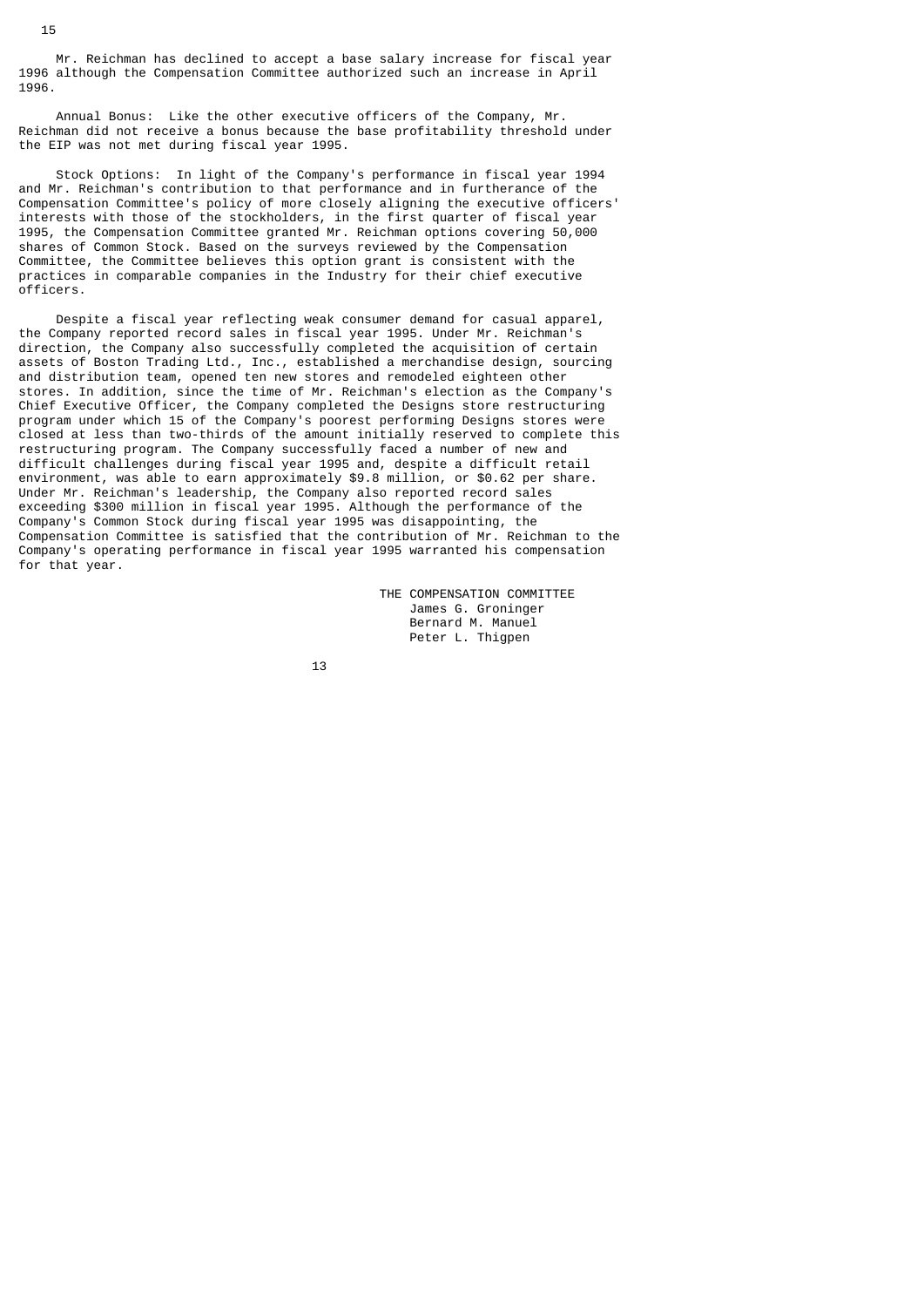### PERFORMANCE GRAPH

 The following Performance Graph compares the performance of the Company's cumulative stockholder return with that of a broad market index (Standard & Poor's Industrial Index), and two published industry indices (the Standard & Poor's Retail (Specialty) Index and the Standard & Poor's Retail (Specialty-Apparel) Index) for each of the most recent five years ended January 31. The cumulative stockholder return for shares of Common Stock and each of the indices is calculated assuming that \$100 was invested on January 31, 1991. The Company paid no cash dividends during the periods shown. The performance of the indices is shown on a total return (dividends reinvested) basis. The graph lines merely connect January 31 of each year and do not reflect fluctuations between those dates.

 For fiscal year 1995, the Company has elected to compare its cumulative total stockholder return with the Standard & Poor's Retail (Specialty-Apparel) Index rather than with the Standard & Poor's Retail (Specialty) Index, the index used for fiscal year 1994. The Standard & Poor's Retail (Specialty-Apparel) Index is composed of Charming Shoppes, Inc., The GAP, Inc., The Limited, Inc. and TJX Companies, Inc. and, in the Company's opinion, provides a more appropriate basis for comparison of cumulative total stockholder return than the Standard & Poor's Retail (Specialty) Index, due to the similarity among the types of merchandise offered for sale by the firms listed in the Standard & Poor's Retail (Specialty-Apparel) Index and the Company's business.

# COMPARISON OF FIVE-YEAR CUMULATIVE RETURN

| MEASUREMENT PERIOD<br>(FISCAL YEAR COVERED) | DESIGNS, INC. | S&P INDUS-<br>TRIALS INDEX | <b>S&amp;P RETAIL</b><br>(SPECIALTY)<br><b>INDEX</b> | S&P RETAIL<br>SPECIALTY-<br>APPAREL)<br>INDEX |
|---------------------------------------------|---------------|----------------------------|------------------------------------------------------|-----------------------------------------------|
|                                             |               |                            |                                                      |                                               |
| 1991                                        | 100.00        | 100.00                     | 100.00                                               | 100.00                                        |
| 1992                                        | 237.51        | 124.02                     | 135.07                                               | 172.17                                        |
| 1993                                        | 610.74        | 132.81                     | 177.58                                               | 151.51                                        |
| 1994                                        | 409.84        | 147.48                     | 173.59                                               | 128.87                                        |
| 1995                                        | 237.06        | 151.88                     | 172.54                                               | 103.25                                        |
| 1996                                        | 184.83        | 208.89                     | 160.73                                               | 122.96                                        |
|                                             |               |                            |                                                      |                                               |

 The graph and other data used above were prepared by Standard & Poor's Compustat Services, a division of The McGraw-Hill Companies.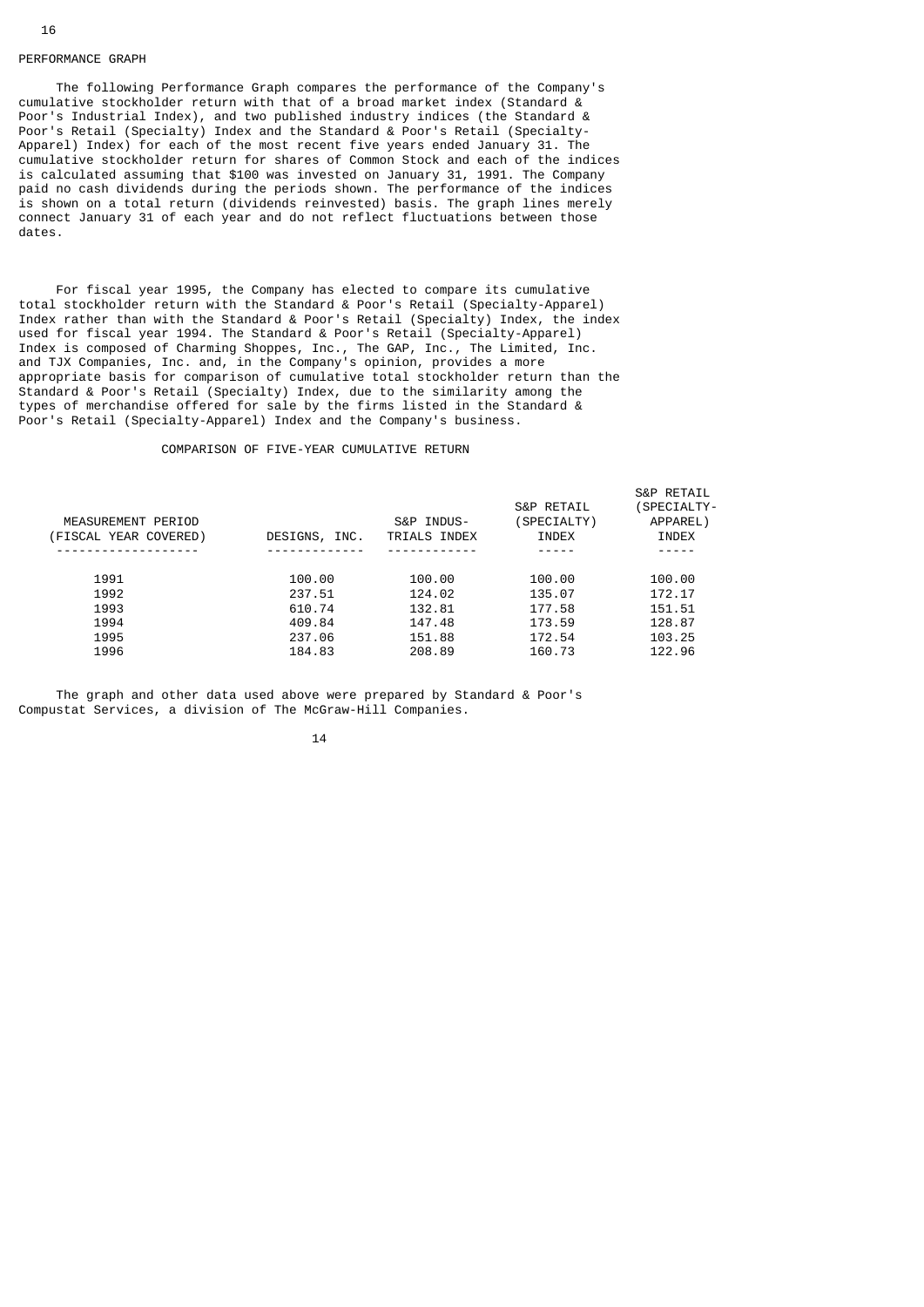# 401(k) PLAN

 On January 27, 1993, the Board of Directors adopted the 401(k) Plan. All eligible employees of the Company are entitled to participate in such Plan. The 401(k) Plan permits each participant to defer up to fifteen percent of such participant's annual salary up to a maximum annual amount (\$9,240 in calendar year 1995 and \$9,500 in calendar year 1996). The Board of Directors of the Company may determine, from fiscal year to fiscal year, whether and to what extent the Company will contribute to the 401(k) Plan by matching contributions made to such Plan by eligible employees. During fiscal year 1995, the matching contribution by the Company continued to be 50% of contributions by eligible employees up to a maximum of six percent of salary.

# EXECUTIVE INCENTIVE PLAN

 The EIP, which was initially adopted by the Board of Directors of the Company during the fiscal year ended January 26, 1991, was updated and re-adopted by the Compensation Committee on April 4, 1994. The EIP is an incentive compensation plan under which executive officers of the Company may be eligible to receive annual cash bonus payments. For a more complete description of the EIP, please refer to the "Compensation Policies" portion of the Compensation Committee Report set forth above.

# KEY MAN INSURANCE

 The Company has obtained a key man life insurance policy in the amount of \$2,000,000 on the life of Mr. Reichman. The Company pays the premium for such policy and is the sole beneficiary thereof.

# LIMITATION OF LIABILITY; INDEMNIFICATION

 The Company's Restated Certificate of Incorporation, as amended (the "Certificate of Incorporation"), provides that no director of the Company shall be personally liable to the Company or to any of its stockholders for monetary damages arising out of such director's breach of fiduciary duty, except to the extent that the elimination or limitation of liability is not permitted by the Delaware General Corporation Law. The Delaware General Corporation Law, as currently in effect, permits charter provisions eliminating the liability of directors for breach of fiduciary duty, except that directors remain liable for (i) any breach of the directors' duty of loyalty to a company or its stockholders, (ii) acts or omissions not in good faith or which involve intentional misconduct or a knowing violation of law, (iii) any payment of a dividend or approval of a stock repurchase that is illegal under Section 174 of the Delaware General Corporation Law, or (iv) any transaction from which the directors derived an improper personal benefit. The effect of this provision of the Certificate of Incorporation is that directors cannot be held liable for monetary damages arising from breaches of their duty of care, unless the breach involves one of the four exceptions described in the preceding sentence. The provision does not prevent stockholders from obtaining injunctive or other equitable relief against directors, nor does it shield directors from liability under federal or state securities laws.

 The Certificate of Incorporation and the By-Laws further provide for indemnification of the Company's directors and officers to the fullest extent permitted by Section 145 of the Delaware General Corporation Law, including circumstances in which indemnification is otherwise discretionary.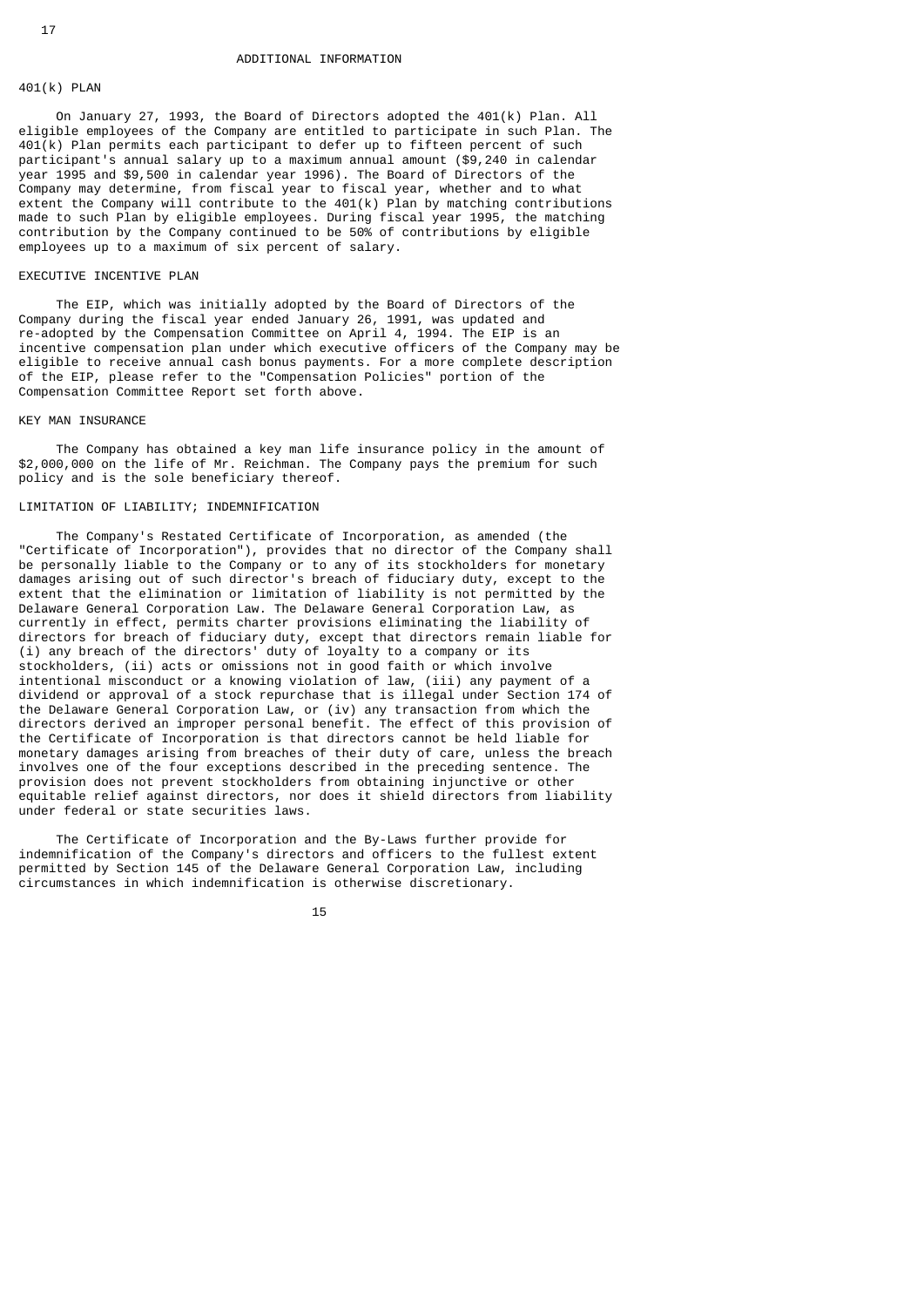#### CERTAIN RELATIONSHIPS AND RELATED TRANSACTIONS

 During fiscal year 1995, the Company leased its headquarters in Chestnut Hill, Massachusetts from Durban Trust, a nominee trust of which the sole beneficiary is a partnership affiliated with Stanley I. Berger, the Chairman of the Board and a director of the Company, and the estate of Calvin Margolis, a former executive officer and director of the Company. The general partner of the beneficiary is a corporation controlled by Mr. Berger and the estate of Mr. Margolis and the only limited partners of the beneficiary are Mr. Berger and the estate of Mr. Margolis. Total rent paid to Durban Trust in fiscal year 1995 was approximately \$764,020. The Company believes that the lease arrangements between the Company and Durban Trust are on terms at least as favorable to the Company as it would have expected to receive from a landlord unrelated to the Company, Mr. Berger or the estate of Mr. Margolis for office facilities of equal quality. The lease expired on April 30, 1996. The Company recently entered into a new lease agreement with an unrelated party and, as of April 22, 1996, relocated its headquarters to Needham, Massachusetts.

 The Company entered into a Consulting Agreement with Mr. Berger dated as of December 21, 1994 in which he agreed for a period of three years to provide an average of four days per week of consulting services to the Company. As compensation for such services, among other things, the Company has agreed to pay Mr. Berger at the rate of \$250,000 per annum and to provide him and his spouse health benefits during and after the term of the Agreement. In the event of the death of Mr. Berger during the term of the Agreement, the Company will continue to make such payments to his spouse for the balance of the term. Under the Agreement, the Company also agreed that during the term of the Agreement it would make available to Mr. Berger an automobile for use in connection with his work for the Company, that it would reimburse him for the expenses of operation of the automobile and that it would transfer title to the automobile to Mr. Berger, without charge to him, promptly after expiration of the term of the Agreement.

 James G. Groninger, a director of the Company, is founder, president and principal stockholder of The BaySouth Company, an investment banking firm. The Company engaged The BaySouth Company to advise the Company in connection with the development of its Shareholder Rights Plan adopted by the Company on May 1, 1995. During fiscal year 1995, the Company paid The BaySouth Company a fee of \$25,000 for such services and \$4,457 for certain related expenses.

 Bernard M. Manuel, a director of the Company, is the Chairman of the Board, Chief Executive Officer and a stockholder of Cygne Designs, Inc. In connection with the Company's testing of its private label concept in certain of its stores, Fenn, Wright & Manson, a subsidiary of Cygne Designs, Inc., sold the Company private label products for which the Company paid approximately \$311,000 in fiscal year 1995.

# BOARD OF DIRECTORS AND COMMITTEE MEETINGS

 The Board of Directors met seven times during fiscal year 1995. Messrs. Berger, Reichman, Groninger, Manuel, Shapiro and Thigpen attended all meetings of the Board.

 The Board of Directors has an Audit Committee consisting of Messrs. Groninger and Shapiro and a Compensation Committee consisting of Messrs. Groninger, Manuel and Thigpen. Until January 21, 1996, the Board of Directors also had a Management Succession Committee and a Nominating Committee, both of which consisted of Messrs. Groninger, Manuel, Shapiro and Thigpen, and a Corporate Compliance Committee which consisted of Messrs. Thigpen and Shapiro. The Board of Directors voted, effective January 21, 1996, to consolidate the Management Succession Committee, the Nominating Committee and the Corporate Compliance Committee into a single Corporate Governance Committee. The members of the Corporate Governance Committee are Messrs. Groninger, Manuel, Shapiro and Thigpen.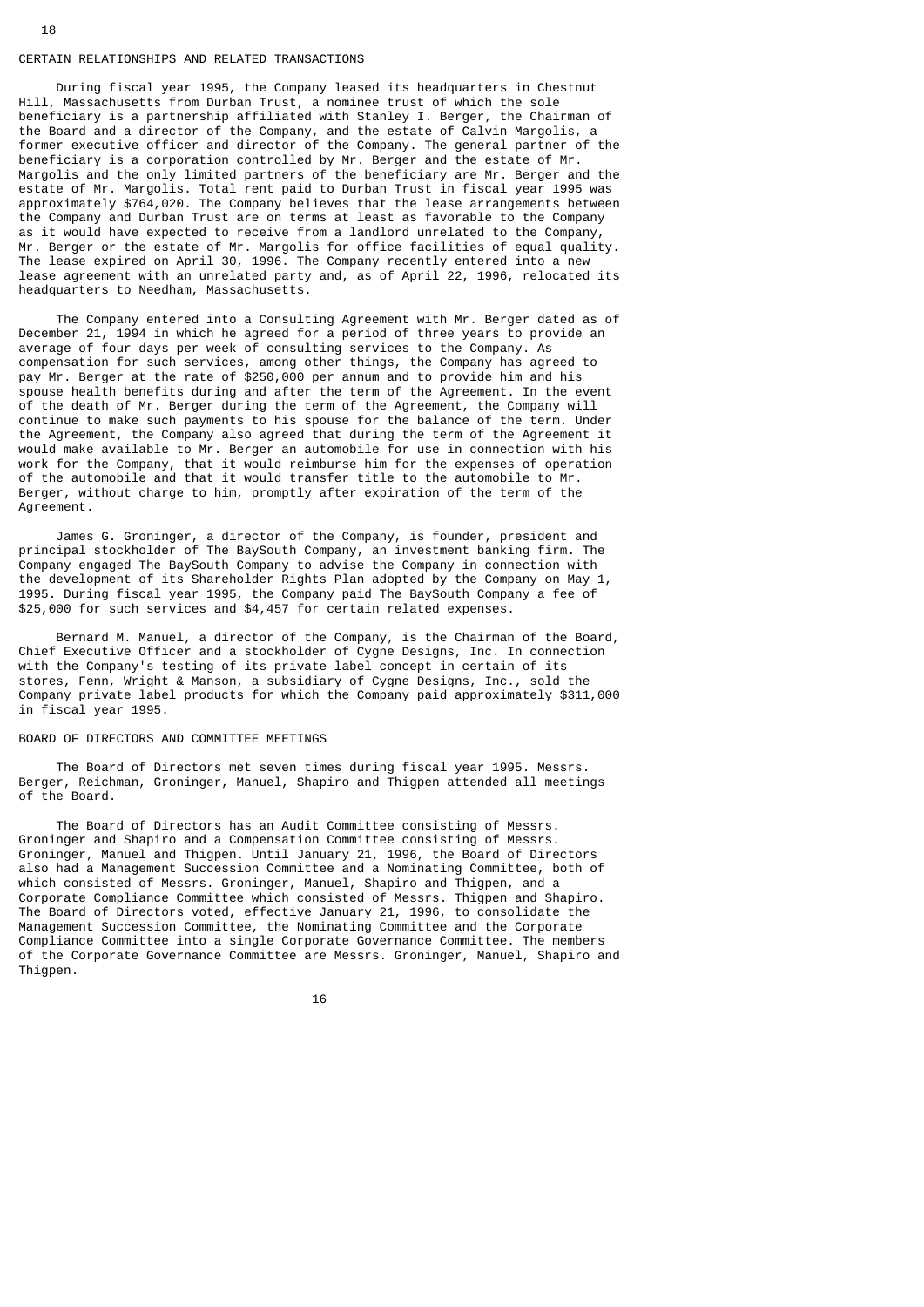The Audit Committee meets periodically with management and the Company's independent accountants to review matters relating to the Company's financial reporting, the adequacy of internal accounting controls and the scope and results of audit work. The Audit Committee met two times during fiscal year 1995 and both members attended each meeting.

 The Compensation Committee meets periodically to review executive and employee compensation and benefits (including stock-based compensation awards under the 1992 Stock Incentive Plan), supervise benefit plans and make recommendations regarding them to the Board of Directors. The Compensation Committee met four times in fiscal year 1995, and Messrs. Groninger and Manuel attended each of the meetings. Mr. Thigpen attended the three meetings of the Compensation Committee that occurred following his appointment to the Compensation Committee on May 1, 1995.

 The Management Succession Committee was responsible for planning for the succession and promotion of executive officers of the Company. The Management Succession Committee did not meet during fiscal year 1995.

 The Nominating Committee was responsible for nominating individuals to serve as directors of the Company. The Nominating Committee met one time during fiscal year 1995, and all of the members attended the meeting.

 The Corporate Compliance Committee was responsible for the establishment, coordination and maintenance of the Company's corporate compliance program. The Corporate Compliance Committee met one time during fiscal year 1995, and both of the members attended the meeting.

 The Corporate Governance Committee is responsible for performing all functions related to governance of the Company, including, but not limited to, the functions for which the former Management Succession, Nominating and Corporate Compliance Committees were responsible. The Corporate Governance Committee met one time during fiscal year 1995, and all members attended the meeting. The Corporate Governance Committee is now responsible for reviewing the nomination of individuals for election to the Board of Directors by stockholders of the Company. Stockholders wishing to nominate an individual for election to the Board of Directors must send a letter to the Secretary of the Company stating the name and qualifications of the proposed nominee. The letter must be received by the Company within the time limits set by, and must in all other respects comply with, Section 4.16 of the By-Laws in order for the proposed nominee to be considered for election to the Board of Directors. Any stockholder who has complied with the timing, informational and other requirements set forth in Section 4.16 and who seeks to make such a nomination, or such stockholder's representative, must be present in person at the annual meeting of stockholders of the Company at which such nominee's election is to be considered.

# RELATIONSHIP WITH INDEPENDENT PUBLIC ACCOUNTANTS

 The accounting firm of Coopers & Lybrand L.L.P., which has served as the Company's principal independent accountants continuously since 1981, was selected by the Board of Directors to continue in that capacity for fiscal year 1996. Representatives of that firm are expected to be present at the Annual Meeting and will have the opportunity to make a statement if they desire to do so and to respond to appropriate questions.

#### COMPLIANCE WITH SECTION 16(a) OF THE EXCHANGE ACT

 Section 16(a) of the Exchange Act requires the Company's officers and directors, and persons who own more than 10% of a registered class of the Company's equity securities, to file reports of ownership and changes in ownership with the Commission. Officers, directors and greater-than-10% stockholders are required by Commission regulations to furnish the Company with copies of all Section 16(a) forms they file.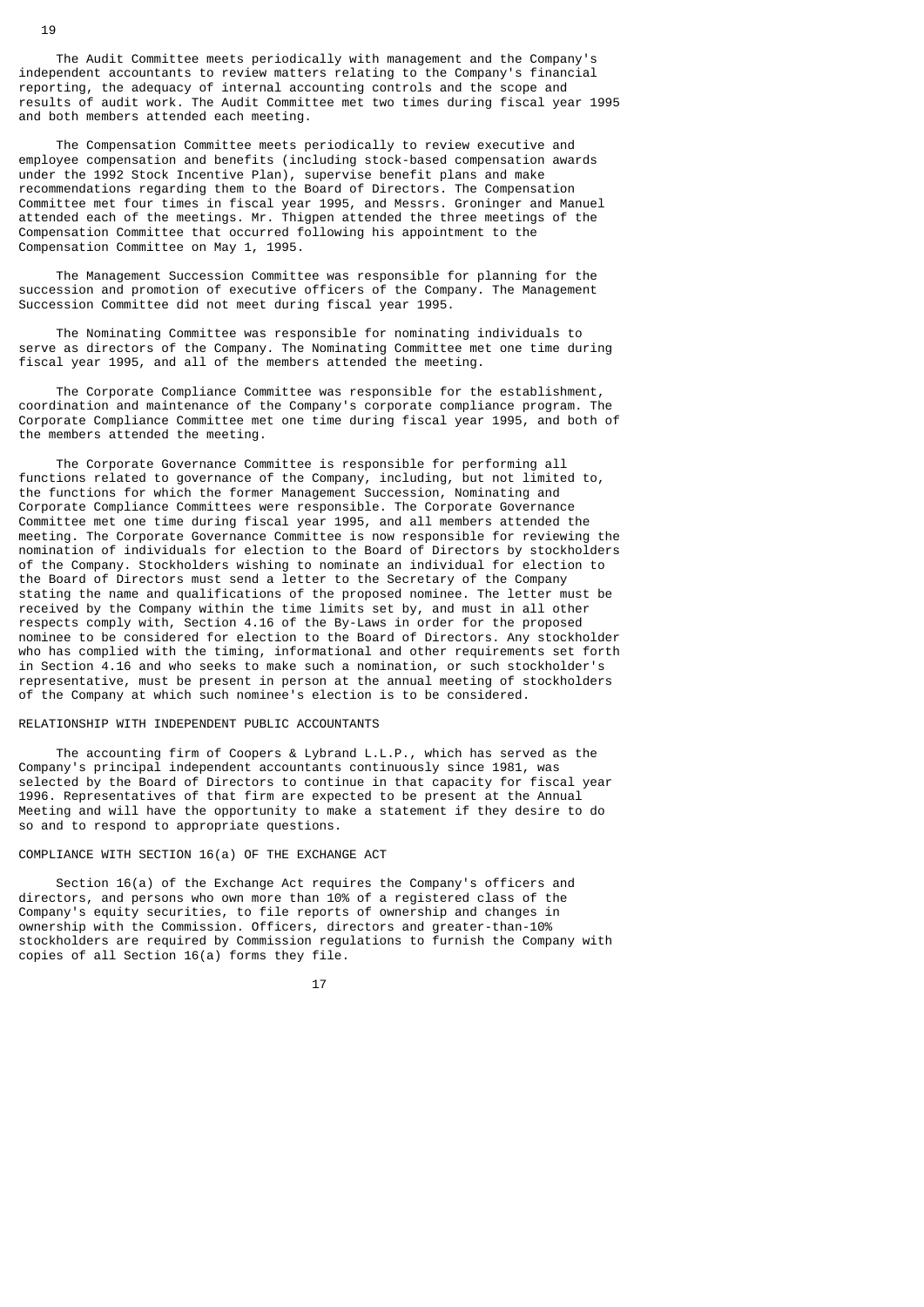Based solely upon a review of Forms 3 and 4 and amendments thereto furnished to the Company during fiscal year 1995 and Forms 5 and amendments thereto furnished to the Company with respect to fiscal year 1995, or written representations that Form 5 was not required, the Company believes that all Section 16(a) filing requirements applicable to its officers, directors and greater-than-10% stockholders were fulfilled in a timely manner, except that due to an oversight, Mr. Lisnow did not timely report on Form 3 the amount of his beneficial ownership of the Company's Common Stock within ten days of the date of his election as Senior Vice President, Merchandising, by the Board of Directors.

# SHARES ENTITLED TO VOTE

 At the close of business on April 19, 1996, the record date for the Annual Meeting, the Company's outstanding voting securities consisted of 15,861,282 shares of Common Stock. Each share is entitled to one vote at the Annual Meeting.

# **SOLICITATION**

 The Company will bear the cost of solicitation of proxies. In addition to the use of the mails, proxies may be solicited by certain officers, directors and employees of the Company without extra compensation, by telephone, telegraph or personal interview. Georgeson & Company Inc. has been retained by the Company for a fee not to exceed \$10,000 to aid in solicitation of proxies.

### STOCKHOLDER PROPOSALS

 Stockholder proposals for inclusion in the proxy materials related to the 1997 annual meeting of stockholders or special meeting in lieu thereof must be received by the Company at its executive offices no later than January 6, 1997.

 In addition, the By-Laws provide that for business to be properly brought before an annual meeting of stockholders (or any special meeting in lieu of annual meeting of stockholders), a stockholder must: (i) give timely written notice to the Secretary of the Company describing any proposal to be brought before such meeting; and (ii) be present at such annual meeting, either in person or by a representative. Such procedural requirements are fully set forth in Section 3.14 of the By-Laws. A stockholder's notice will be timely if delivered to, or mailed to and received by, the Company not less than seventy-five days nor more than one hundred twenty days prior to the anniversary date of the immediately preceding annual meeting (the "Anniversary Date"). To bring an item of business before the 1997 annual meeting, a stockholder must deliver the requisite notice of such item to the Secretary of the Company not before February 11, 1997 nor later than March 28, 1997. In the event the annual meeting is scheduled to be held on a date more than thirty days before the Anniversary Date or more than sixty days after the Anniversary Date, however, a stockholder's notice will be timely if delivered to, or mailed to and received by, the Company not later than the close of business on the later of (a) the seventy-fifth day prior to the scheduled date of such annual meeting or (b) the fifteenth day following the day on which public announcement of the date of such annual meeting is first made by the Company.

# OTHER MATTERS

 As of this date, management knows of no business which may properly come before the Annual Meeting other than that stated in the Notice of Annual Meeting. Should any other business arise, proxies given in the accompanying form will be voted in accordance with the discretion of the person or persons voting them. The Annual Report for fiscal year 1995 is being delivered to stockholders with this Proxy Statement, but is not incorporated herein and is not to be deemed a part hereof.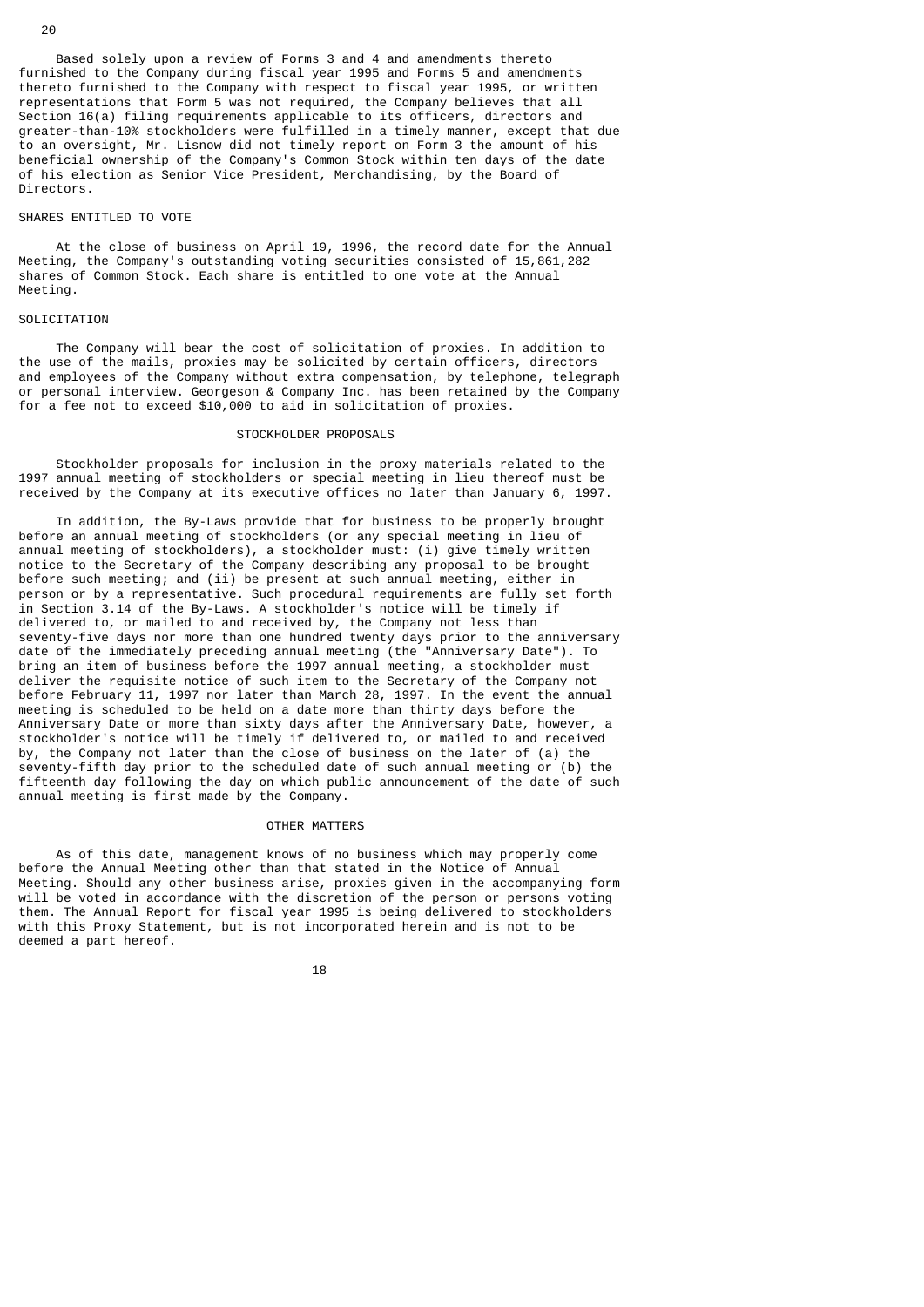DESIGNS, INC. NOTICE OF 1996 ANNUAL MEETING OF STOCKHOLDERS AND PROXY STATEMENT

 TUESDAY, JUNE 11, 1996  $8:00$  A.M.

> SHERATON NEEDHAM HOTEL 100 CABOT STREET NEEDHAM, MASSACHUSETTS 02194

 PLEASE SIGN YOUR PROXY AND RETURN IT IN THE ENCLOSED POSTAGE-PAID ENVELOPE SO THAT YOU MAY BE REPRESENTED AT THE ANNUAL MEETING.

[LOGO]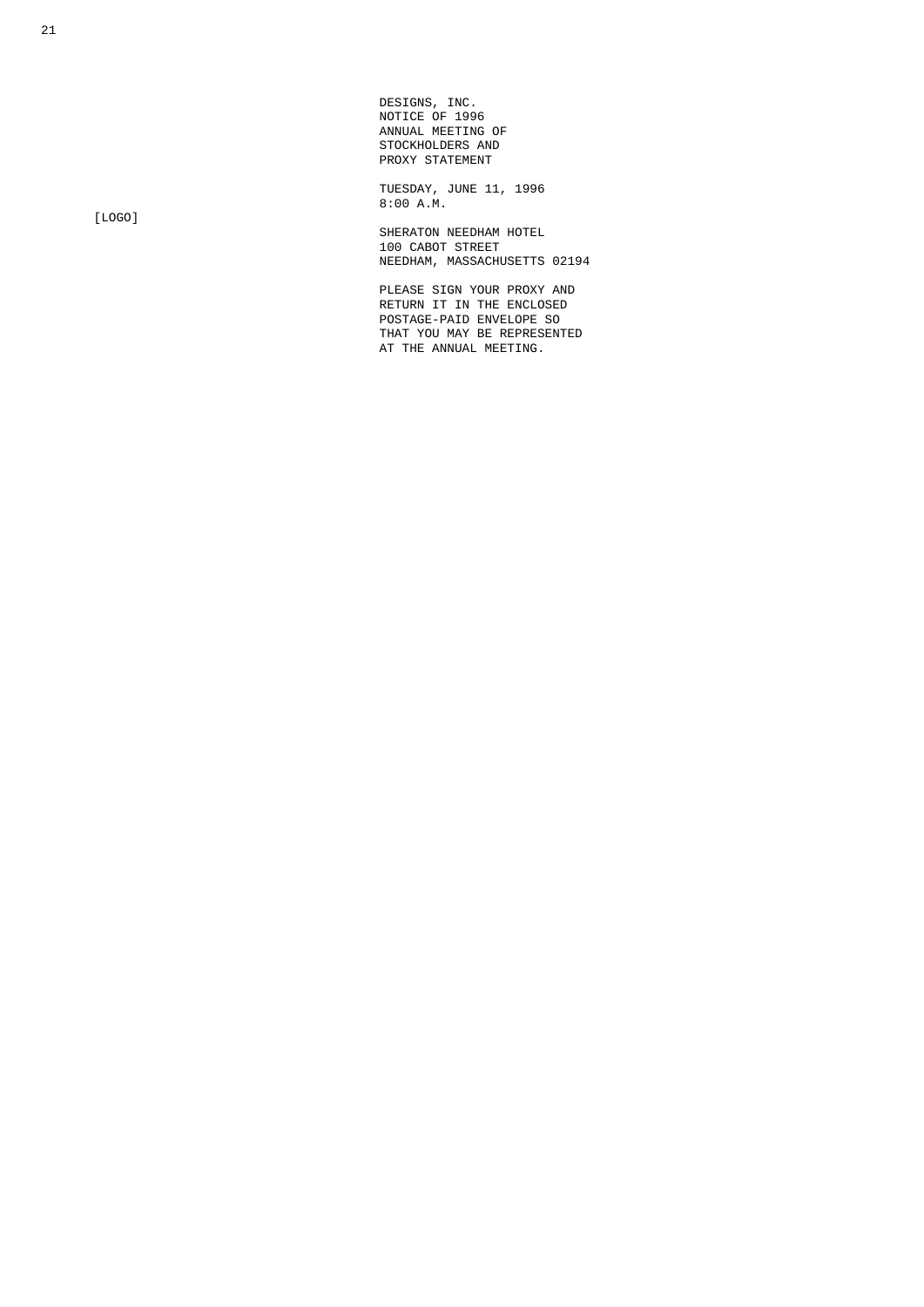# 66 B STREET, NEEDHAM, MASSACHUSETTS 02194

 This Proxy is solicited on behalf of the Board of Directors for the Annual Meeting of Stockholders to be held on June 11, 1996.

 The undersigned stockholder of Designs, Inc., hereby appoints Stanley I. Berger and Joel H. Reichman, and each of them, proxies, with full power of substitution to each and to each substitute appointed pursuant to such power, to vote all shares of Common Stock of the Company which the undersigned would be entitled to vote if personally present at the Annual Meeting of Stockholders of the Company to be held on Tuesday, June 11, 1996, at the Sheraton Needham Hotel, 100 Cabot Street, Needham, Massachusetts, and at any adjournment thereof, with all powers the undersigned would possess if personally present, as set forth on the reverse hereof, upon the matters set forth thereon and more fully described in the Notice and Proxy Statement for such Annual Meeting, and, in their discretion, upon all such other matters as may properly come before the Annual Meeting. The undersigned hereby revokes all proxies, if any, hitherto given by the undersigned to others for such Annual Meeting.

(CONTINUED AND TO BE DATED AND SIGNED ON REVERSE)

/ SEE REVERSE SIDE /